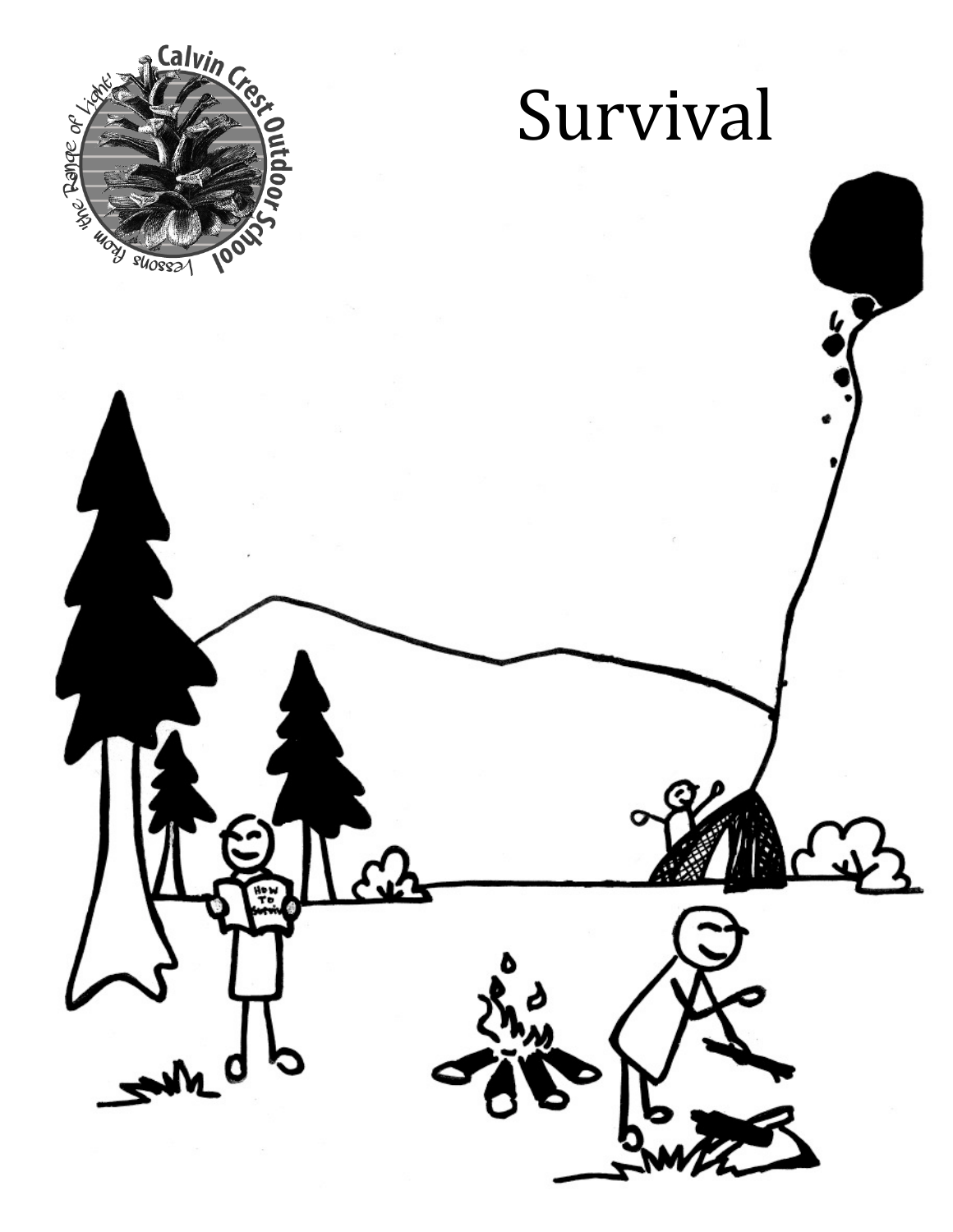# **Survival Unit**

# **CONTENTS:**

| SURVIVAL BASIC INFORMATION                      |           |
|-------------------------------------------------|-----------|
| Introduction                                    | 3         |
| How To Avoid a Survival Situation               | $3 - 4$   |
| Methods for Determining Direction of Travel     | $4 - 5$   |
| <b>Elements of a Survival Kit</b>               | 6         |
| What To Do in Case of Becoming Lost or Stranded | 7         |
| Fire Building                                   | $7-9$     |
| <b>Obtaining Drinkable Water</b>                | $9 - 10$  |
| <b>Shelter Building</b>                         | $10 - 12$ |
| <b>Distress Signaling</b>                       | 13        |
| <b>Finding Food</b>                             | 13        |
| <b>Plants for Food</b>                          | $13 - 15$ |
| <b>Animals for Food</b>                         | $15 - 16$ |
| Basic Principles of Survival First Aid          | $16 - 17$ |
| <b>SURVIVAL LESSON PLAN</b>                     | 18        |
| Introduction                                    | 18        |
| <b>Edible Plants</b>                            | 18-19     |
| <b>Creek Crossing</b>                           | 19        |
| Activity #1 - Shelter Building                  | $20 - 22$ |
| Activity #2 - Fire Building                     | $22 - 24$ |
| <b>Activity #3 - Direction Finding</b>          | 24-26     |
| Signaling                                       | 26        |
| <b>SURVIVAL TRAIL MARKERS</b>                   | $27 - 28$ |
| <b>TRAIL MAP</b>                                | 28        |
| <b>APPENDICES</b>                               | 29        |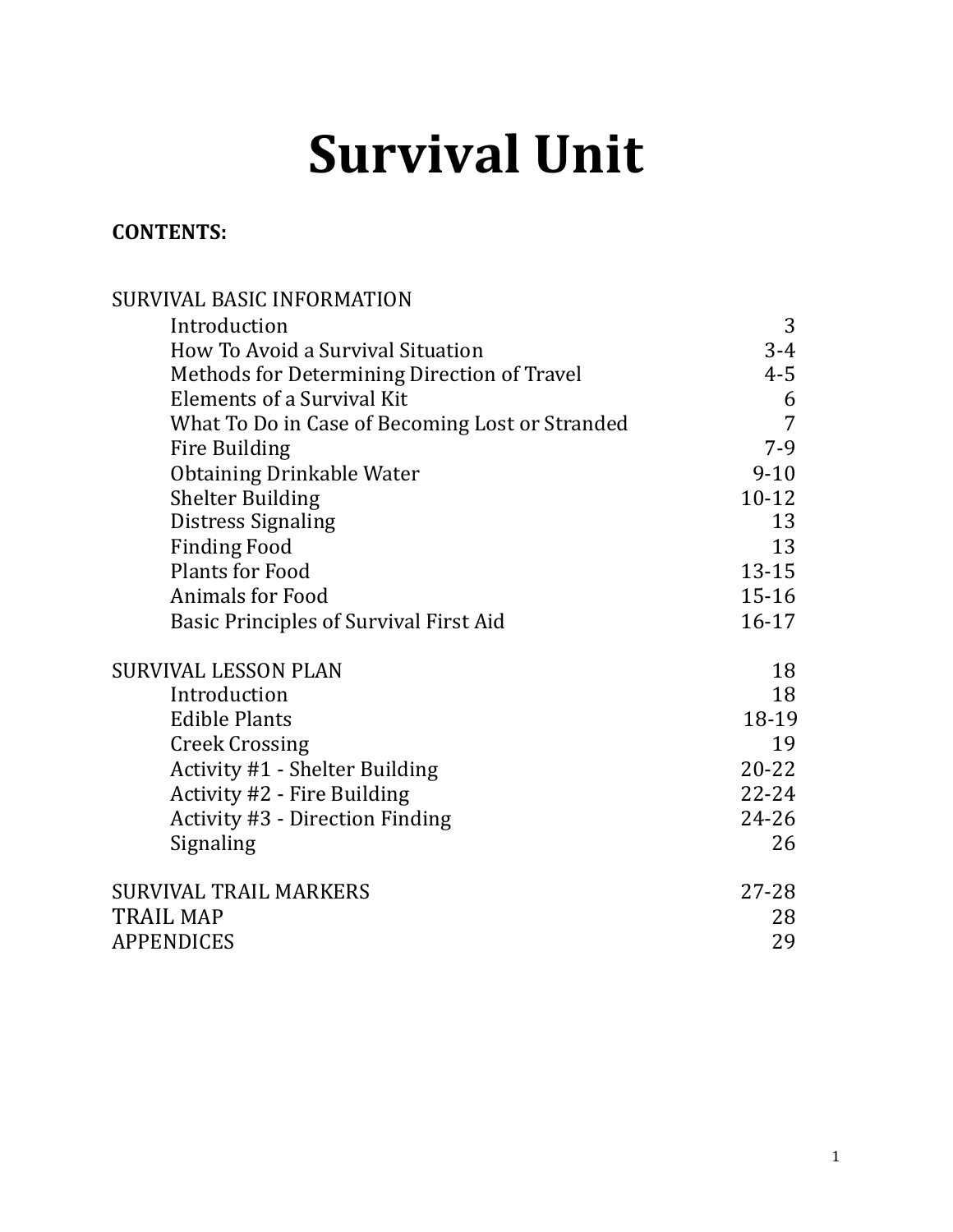# **OBJECTIVES:**

The student shall learn:

How to avoid a wilderness survival situation.

What to do in case one ever does become lost or stranded.

The basic principles of survival first aid.

# **MAJOR CONCEPTS:**

- $\sim$  Direction finding
- $\sim$  S.T.O.P.
- $\sim$  Fire and shelter building
- $\sim$  Distress signaling
- $\sim$  Edibility test for plants
- $\sim$  Basic units of a survival kit
- $\sim$  First aid principles
- $\sim$  Obtaining safe water

# **MATERIALS NEEDED:**

- $\sim$  Matches
- $\sim$  Survival kit
- $\sim$  Survival questionnaires
- $\sim$  Plant photographs
- $\sim$  Whistle
- $\sim$  Cans for water
- $\sim$  Clock (large watch face)

# **SUPPLEMENTAL RESOURCES AVAILABLE:**

Survival With Style, Bradford Angier

Be an Expert with Map and Compass, Bjorn Kelistrom

The Sierra Club Wilderness Handbook, ed. by David Brower

Medicine For Mountaineering, ed. by James Wilkerson, M.D.

The Hiker's and Backpacker's Handbook, Bill Merrill

Wild Edibles of Fresno County, Mike Rhodes

The Tracker, Tom Brown, Jr.

Being Your Own Wilderness Doctor, Dr. E. Russell Kodet & Bradford Angier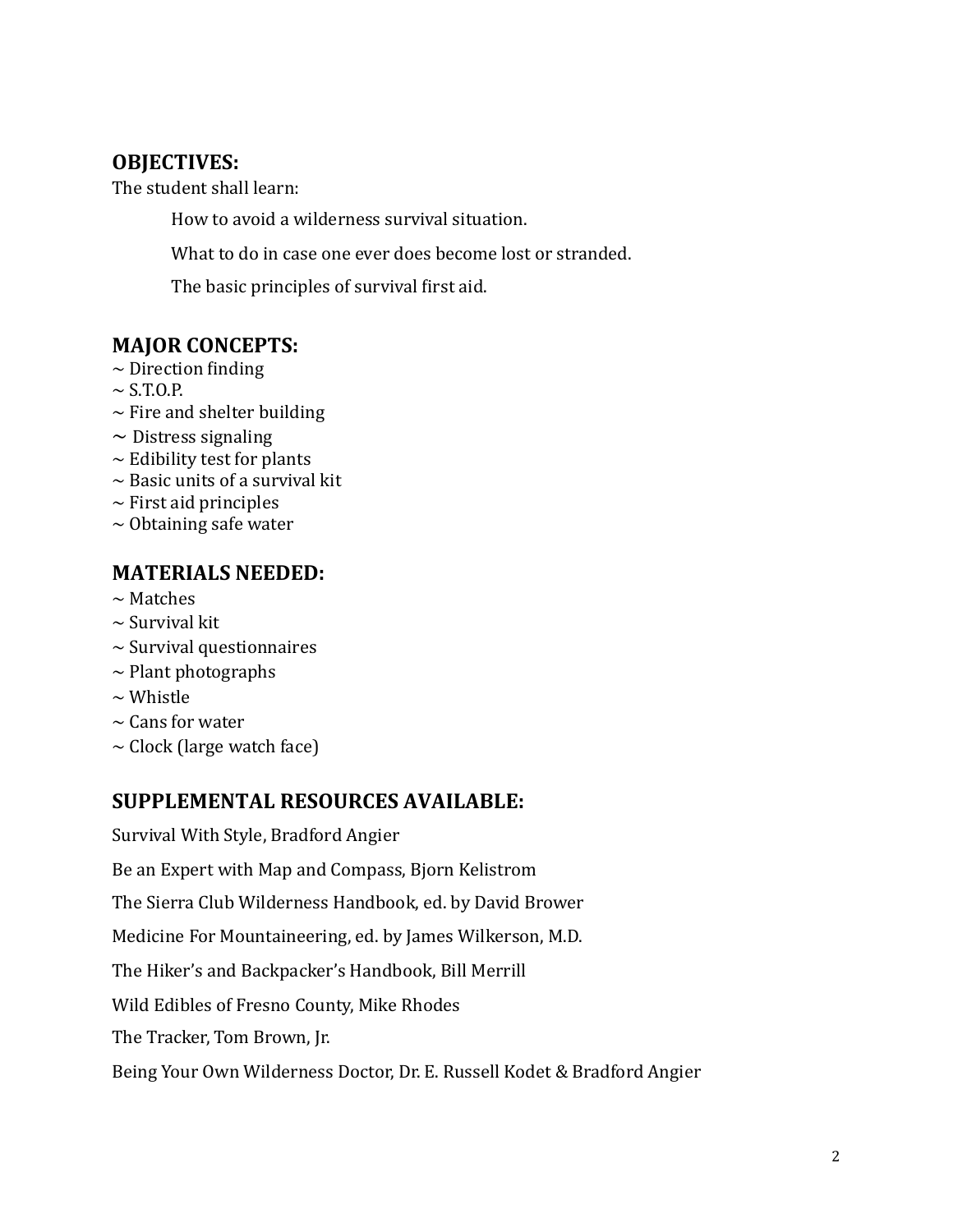# **SURVIVAL - INTRODUCTION**

"Survival" is a loaded word. It brings to mind "do or die" situations, circumstances that evoke fear, even panic. In this unit we want to approach the subject objectively. The skills taught in the unit may one day prove extremely valuable to one of your students. Equally important, however, are the attitudes and perspectives developed.

The value of a positive mental and emotional attitude; having a determination and will to survive; viewing a difficult situation as a challenge to be overcome as opposed to a catastrophe in which there is no hope -- cannot be overlooked

This unit will deal with two basic concepts; first, how to avoid being lost or stranded and, second, what to do in the event that such a situation should occur. Though the chances are that most of the students in your class will never deal with an emergency situation like this, for the one or two who may someday find themselves in a survival situation, this could prove to be an extremely valuable course. The greatest body of information in this unit deals with what to do after becoming lost or stranded; however., it is very important to stress the common sense procedures which will enable the student to avoid becoming lost in the first place.

# **BASIC INFORMATION:**

#### **HOW TO AVOID A SURVIVAL SITUATION:**

"Be prepared." We've all heard that advice before, but too often it goes unheeded. There are a number of steps a person can take before going out into the woods. These are broken down into six major categories briefly mentioned here.

- 1. Physical condition: There is no question that if all other things are equal, the person in good physical condition will have a better, more enjoyable experience in the wilderness than the person who is out of shape. Weather, rugged terrain, and strenuous physical and mental activity can all be dealt with more effectively when one is in good physical condition.
- 2. Equipment and clothing: There is a tremendous variety of recreational equipment and clothing available that enables people to travel safely in the wilderness. Obtain good quality equipment (unfortunately, there is lots of cheap junk available, too), and learn how to use it properly before going on an outing. Practice using it before needing to depend on it. Clothing needs to be functional, durable, and appropriate for the activity and conditions.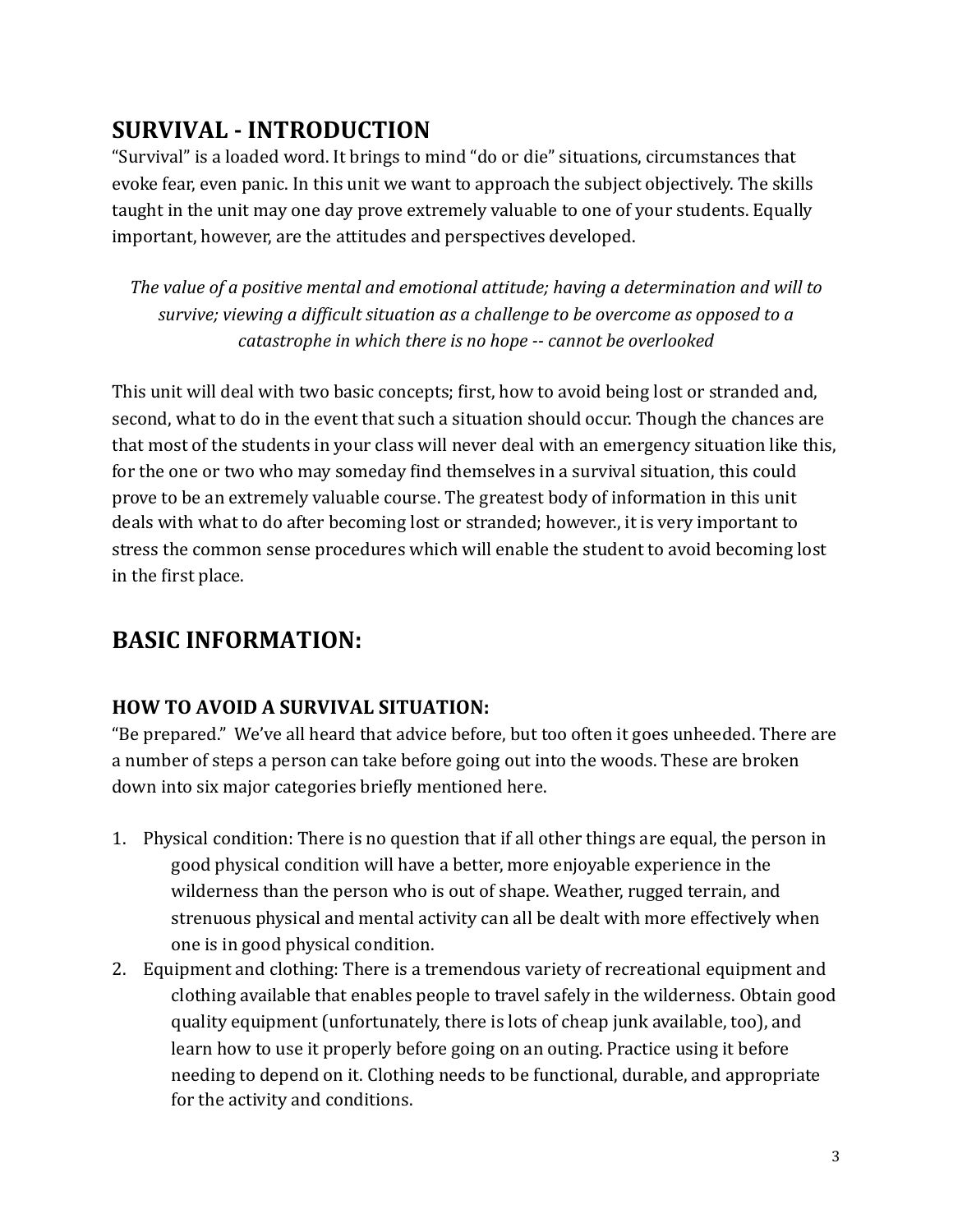- 3. Planning: A well-planned trip is key to avoiding potentially dangerous situations. Although one cannot foresee every potential problem, good planning helps eliminate the majority of problems and better prepares a person/group for facing those which may arise. Planning involves, among other things, determining routes, schedules, menus, personnel, equipment, safety procedures, and notification of others about your trip.
- 4. Personnel: It is best not to go alone. It is also wise to choose your companion(s) carefully. Go with people whom you respect for their good judgment, who already have experience (if possible), and who are familiar with the area in which you will be traveling (again, if possible).
- 5. Training: Obtain instruction if possible. There are numerous courses and qualified instructors available that can teach you the skills that not only will make your trip safer, but also much more rewarding. Additionally, there are many excellent resource books and magazines that are loaded with valuable information. Make the effort to learn from others' expertise. It's easier and safer than trying to recover from your own mistakes.
- 6. Notification: Let someone else know exactly where you're going and when you expect to be back. Leave a detailed written itinerary and then try to stick to it. In the event you end up stranded, or in some difficulty, there will be someone who has an idea of where to begin a search for you.

Try to be well prepared for any situation which may arise. What "well prepared" means will, of course, depend on where you are going and the conditions involved -- adequate clothing, rain gear, a survival kit and first aid kit, along with food and water are usually essential. Being well-prepared includes having a good working knowledge of where you are going and how to find your way back. The following section will deal with methods for determining direction of travel.

# **METHODS FOR DETERMINING DIRECTION OF TRAVEL**

In order to avoid getting lost, it is very important to make sure you know where you came from and where you are going, as well as how to get back. Being a good observer is an important skill to master.

It is very easy to lose your sense of direction in the woods and wander in circles, even in an area with which you are familiar. Knowing how to find your direction could very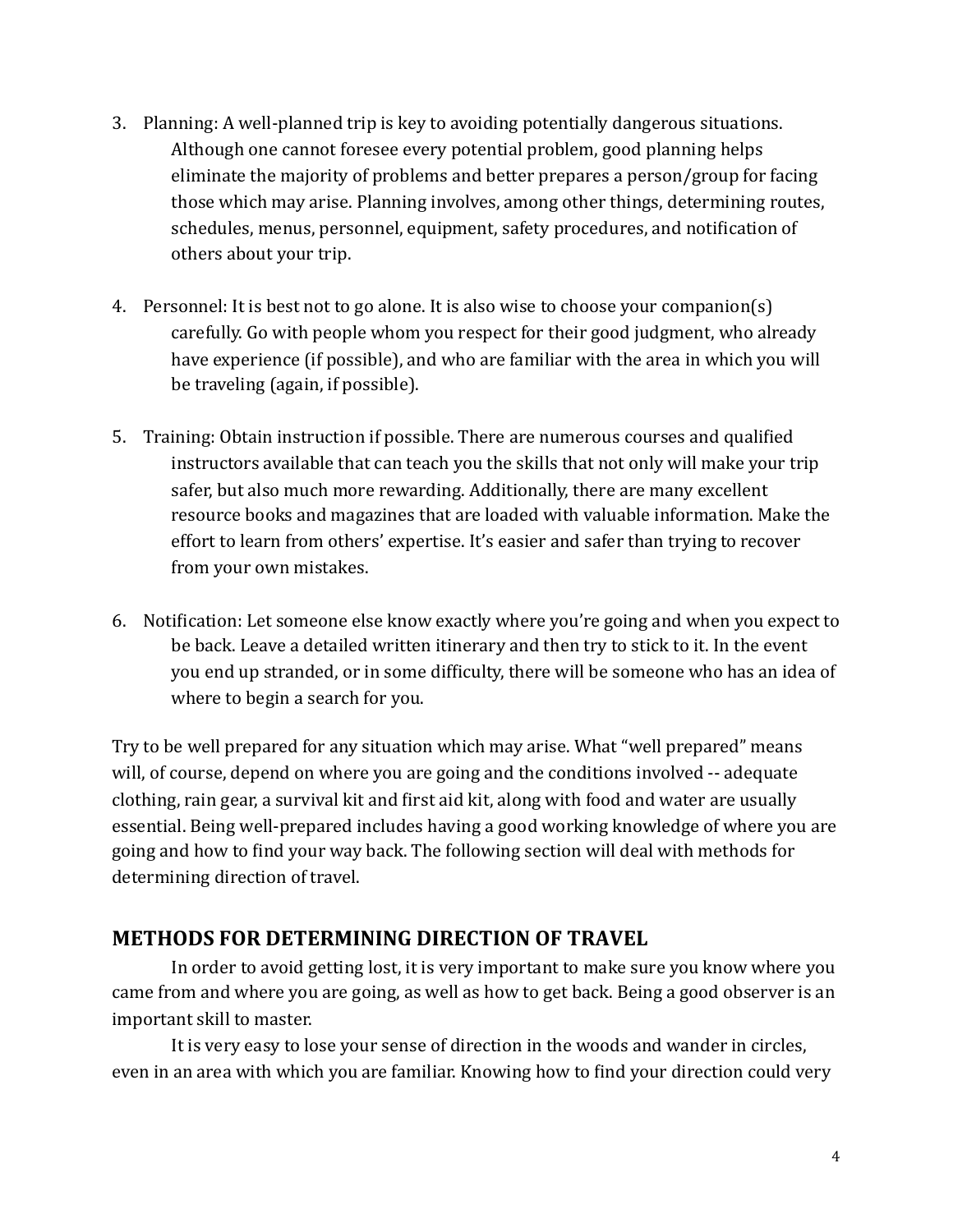well keep you on course in a hiking situation. The following outline teaches three methods which can be used in determining direction of travel.

I. Compass - A compass is the most accurate and least time-

consuming method for determining directions. It is a valuable tool when properly used.

However, due to the time constraints of this class we will focus on other methods of finding directions. For detailed information on using a compass have your students participate in Calvin Crest's Orienteering Course or consult the book, Be Expert with Map and Compass in the resource center.

It is always wisest to carry a good quality map of the area in which you are traveling. And it is necessary to understand map symbols, know how to read the map, and most importantly, how to use the map in conjunction with the compass.



#### II. Finding direction with a stick

(requires sunshine and shadows)

- A. Shove a stick  $(\sim 4'$  long) vertically into the ground.
- B. Mark the tip of the shadow that it casts.
- C. After 10-15 minutes mark the tip of the shadow again.
- D. A straight line drawn through these two marks is an east-west line.
- E. Draw a line from the base of the stick that will intersect the east-west line at a  $90^{\circ}$  angle. This is a north-south line with the stick being to the south. (In the northern hemisphere.)

#### III. Finding direction with a watch

A. Assuming your watch has the correct time, point the hour hand for the current time toward the Sun.

B. Draw an imaginary line one-half the way between the hour hand and the 12 to find south. (Use 1 for daylight savings time)

C. Bisect this S-N line to find east and west.



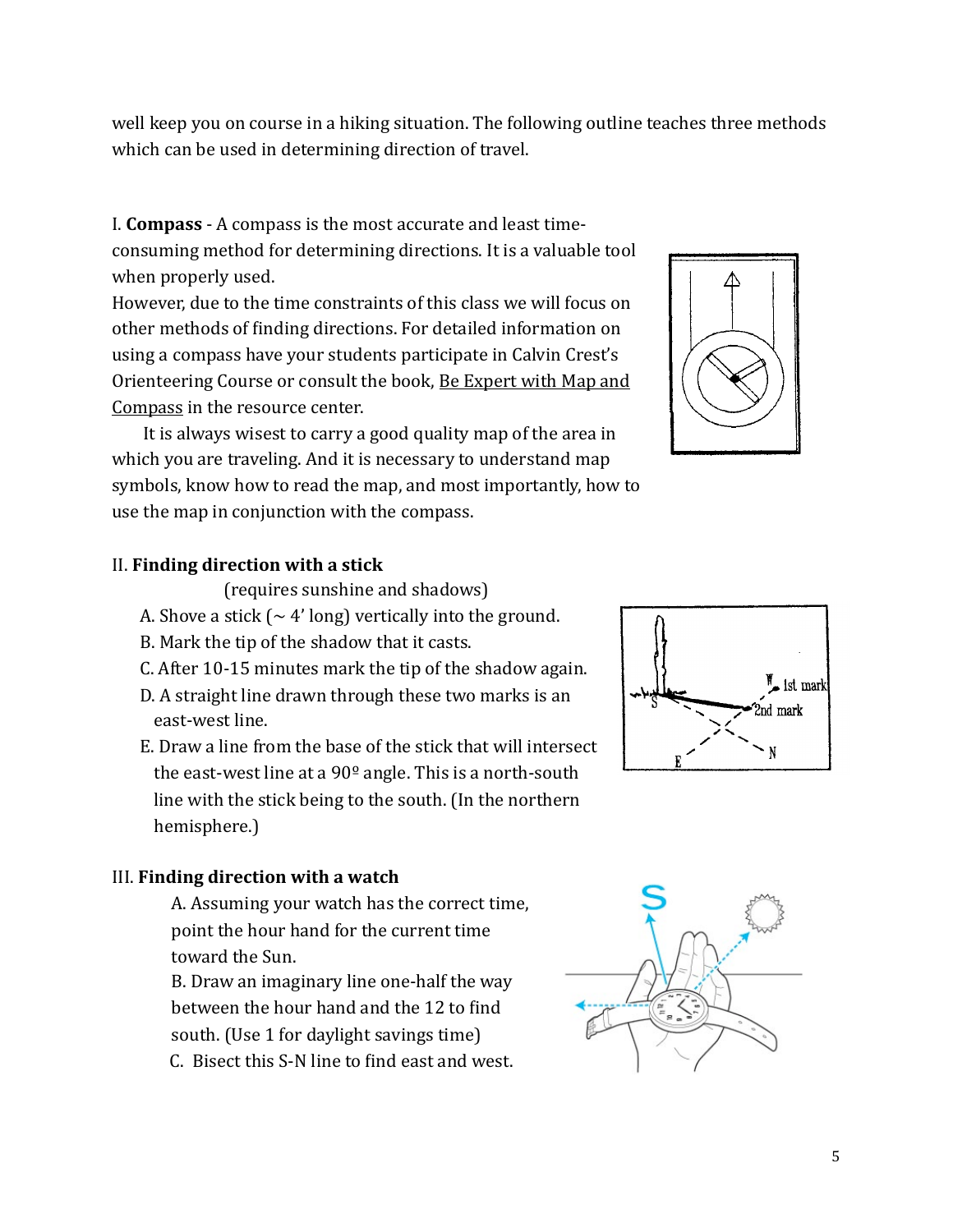# **Elements of a Survival Kit**

Survival kits can be cheaply assembled and easily carried, but may make all the difference if an emergency situation should arise. Essential items include:

- 1. High quality pocketknife with at least two cutting blades.
- 2. Pocket compass
- 3. Match container with matches (at least one of the following:) a. water-proof kitchen-type matches (cushion the heads against friction to prevent them from accidentally being lit)

b. water-proof matches rolled in paraffin-soaked muslin in an easily opened container such as a small soap box, toothbrush case, etc.

c. plastic or metal water-proof container.

- 4. One other means of starting a fire, (e.g. magnifying glass, hot spark, flint and steel)
- 5. Needles sailmakers, surgeons, and darning -- at least one of each.
- 6. Assorted fishhooks in heavy foil, tin, or plastic holders.
- 7. Fishing line for fishing, tying up a shelter, sewing, etc.
- 8. Pencil in case you have to leave your campsite it is important to leave a written message including: 1) when you left, 2) where you are headed, 3) the state of your health. The wood of the pencil can also be used for starting fires if necessary.
- 9. Toilet paper (or other paper) to be used for writing on, as well as starting fires.
- 10. Water purification tablets to ensure safe drinking water.
- 11. Bandages, aspirin, soap for first aid purposes.
- 12. Tea bags, bullion cubes, sugar cubes, salt tablets small lightweight food items that will provide some nourishment when combined with foods that are gathered.
- 13. Personal medicines, if needed.
- 14. Aluminum foil can be used for signaling, carrying and boiling water, cooking.
- 15. Plastic bag can be used for food storage, water carrying, water-proof container for paper or fire-starting materials.
- 16. Small birthday candles just in case it's your birthday! No, actually, they can greatly simplify fire-starting and save matches.
- 17. Safety pins (several sizes) many uses.
- 18. Large metal band-aid box or other metal container with a lid. This will hold the abovementioned items, as well as serve as a container for boiling water, cooking food, signaling (the lid or bottom of the box both have reflective surfaces). Additional items that would be beneficial (if you have big pockets or a large container) are:
	- $1<sub>1</sub>$ penlight flashlight with fresh batteries
	- $2.$ flexible wire saw
	- $3.$ antibiotic ointment
	- 4. larger first-aid kit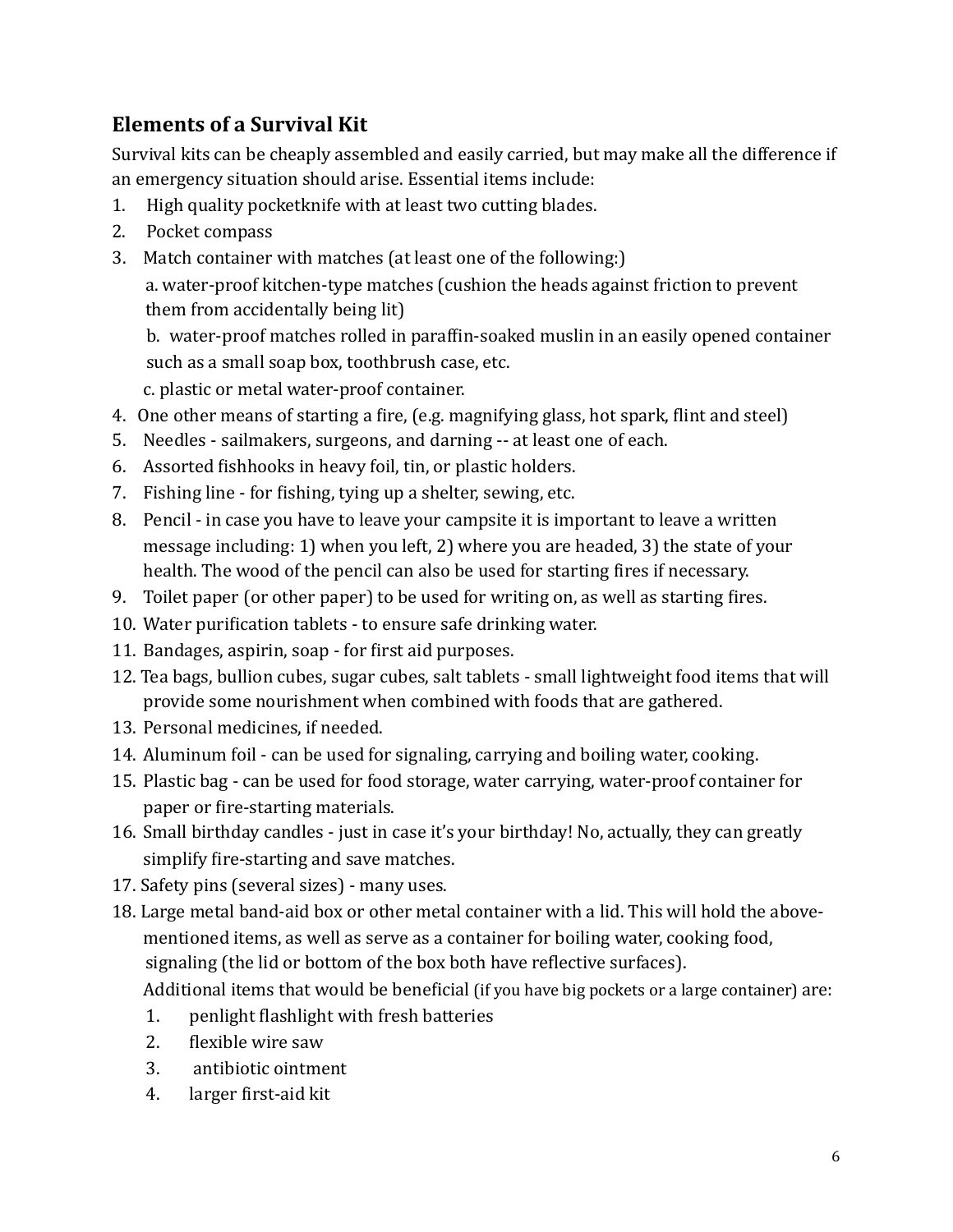# WHAT TO DO IN CASE OF BECOMING LOST OR STRANDED

The acronym S.T.O.P. is a useful tool in remembering the best way to act when lost or stranded. It stands for:

- S Stop and stay put
- **T** Think
- **0** Observe
- **P** Plan how to survive

#### In a survival situation a person's biggest enemy will be panic. It is extremely important to remain calm and clear-headed.

In planning what to do there are five basic needs to consider. Your first three considerations will have to be fire, water, and shelter and the conditions you find yourself in will determine which of these is the most important. For example, if you find yourself in a survival situation where the weather is cold and dry and you are near a stream, fire will be your first need. However, if it is about to rain, building a shelter would come first. Every survival situation is different and this is why the  $T$ , 0 and  $P$  in S.T.O.P. are so important.

After taking care of the needs for water, fire, and shelter, the next considerations, in order of importance, are **distress signaling** and, then, **food supply**. The reason food is fifth on the list is because, although a person can only survive a matter of days without water, he can go for almost a month without food, that is, theoretically. Realistically, food should be obtained whenever possible to keep up one's strength. These five considerations are discussed below in further detail.

# **Fire Building**

Fire is one of the most useful tools ever discovered by man. In a survival situation it is essential as it can provide warmth, light at night, a means of cooking, purifying water, drying wet clothing, signaling, and frightening away animals.

To build a fire you need: 1) matches, 2) a fairly open area cleared down to mineral soil, and 3) tinder, kindling, and fuel wood. Tinder is the starter. It can be very thin twigs of dry wood, dry bark, wood shavings, dead grass, straw, ferns, pieces of paper or lint from the pockets, etc. Kindling is the second addition to the fire and consists of small limbs, branches, or heartwood (no larger in diameter than one's little finger). Its purpose is to maintain the small fire in the beginning and to get the larger fuel wood burning. The principles of fire making are always the same, the fire proceeds from spark, to tinder, to kindling, to fuel wood.

Under extreme conditions, when the number of matches or other spark-producing tools are limited, fire building is much more likely to be successful if it is approached deliberately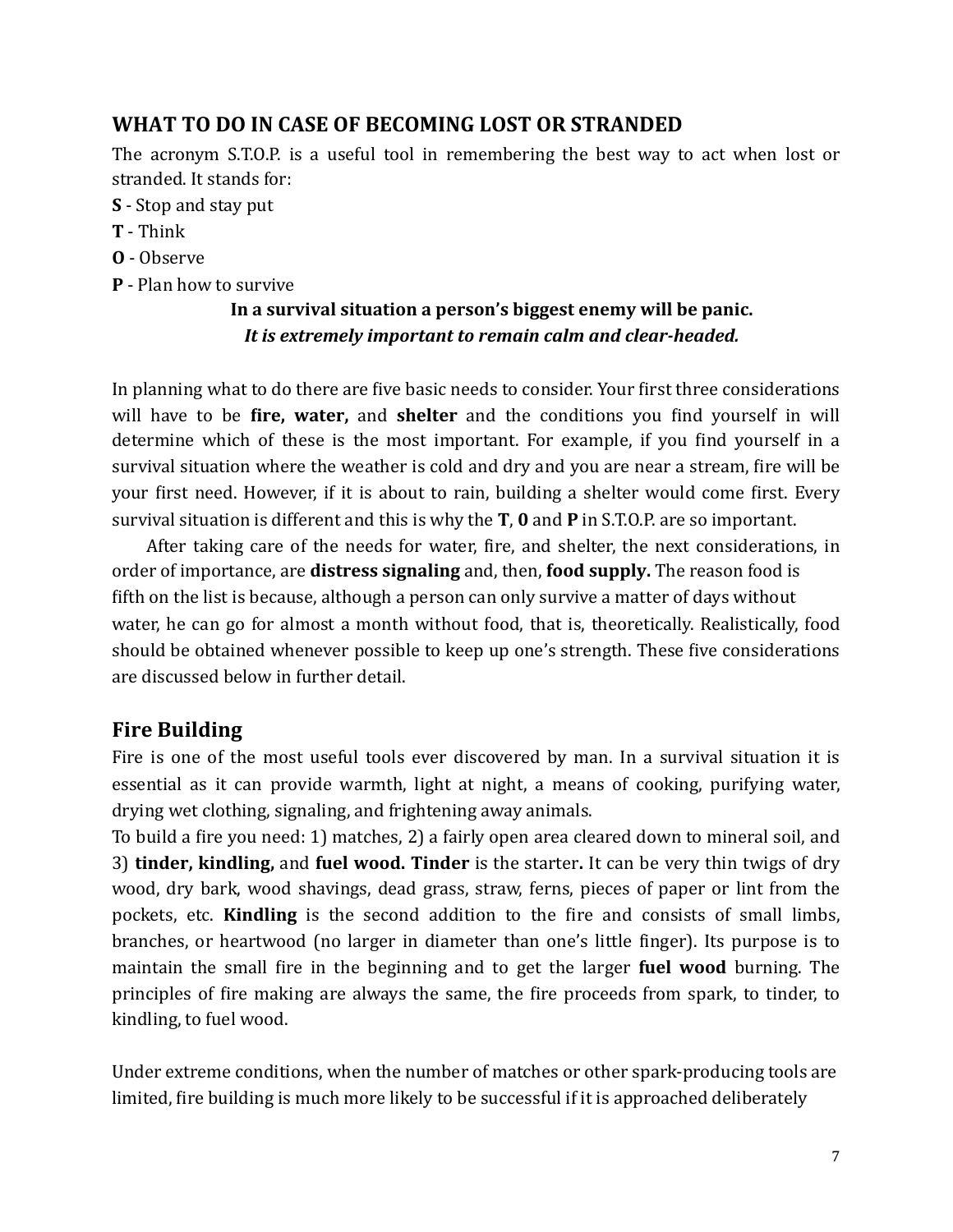and thoughtfully. All three elements must be readily available and arranged in such a way so that the spark can proceed from one to the other easily, with enough oxygen to keep the fire burning.

#### **Starting a Fire With Matches**

Arrange a small amount of kindling in a low tepee, log cabin, or lean-to shape, with a good supply of tinder under it. These must be close enough together so that the flames can reach from one piece to another. Leave a small opening near the bottom for lighting and air circulation. Shielding the match from the wind, light the tinder from the lower windward side of the fuel. Allow the fire to get a good start before adding more pieces. Do not build the fire too large. A large fire is harder to control and uses up too much fuel. The fire should only be large as needed.

#### **Starting a Fire Without Matches**

A fire can be started without matches, but it requires some know-how. There are three methods of starting a fire without matches: fire by friction, fire using a magnifying glass (or other convex lens), fire by flint and steel.

Fire by friction is probably the most difficult to master, but was widely used by Indians for centuries. Although the technique is simple, considerable diligence and effort are required. You would need a bow with a string long enough to loop around a dry stick that would serve as a drill. You would need to carve a socket with which to hold the drill against a hollow in the fireboard.

By moving the bow back and forth and so rotating the drill in the fireboard, you cause so much friction that a spark starts to glow in the tinder, which is placed at the bottom of the notch beside the fireboard. This spark is blown into a flame with which the fire is lighted.

A fire may also be started by using a **magnifying glass** or some other convex lens such as can be found in cameras, binoculars, eye glasses, or even broken bottles. This method only works in full sunlight by holding the lens in such a way that the light is tightly focused on the tinder.

Another method is the use of flint and steel. This in done by striking a piece of flint rock against a piece of rough steel. As this is done a spark will fly off. The object is to catch the spark in some dry tinder that will ignite easily. Once the spark is in the tinder, blow gently on the spark until it flames. Then carefully add small twigs or needles and gradually add larger branches.

A poorly prepared fire will waste matches or flint. An unnecessary fire consumes too much wood. Practice the primitive methods of fire making before the match supply is exhausted. A fire is essentially for warmth, keeping dry, signaling, cooking and water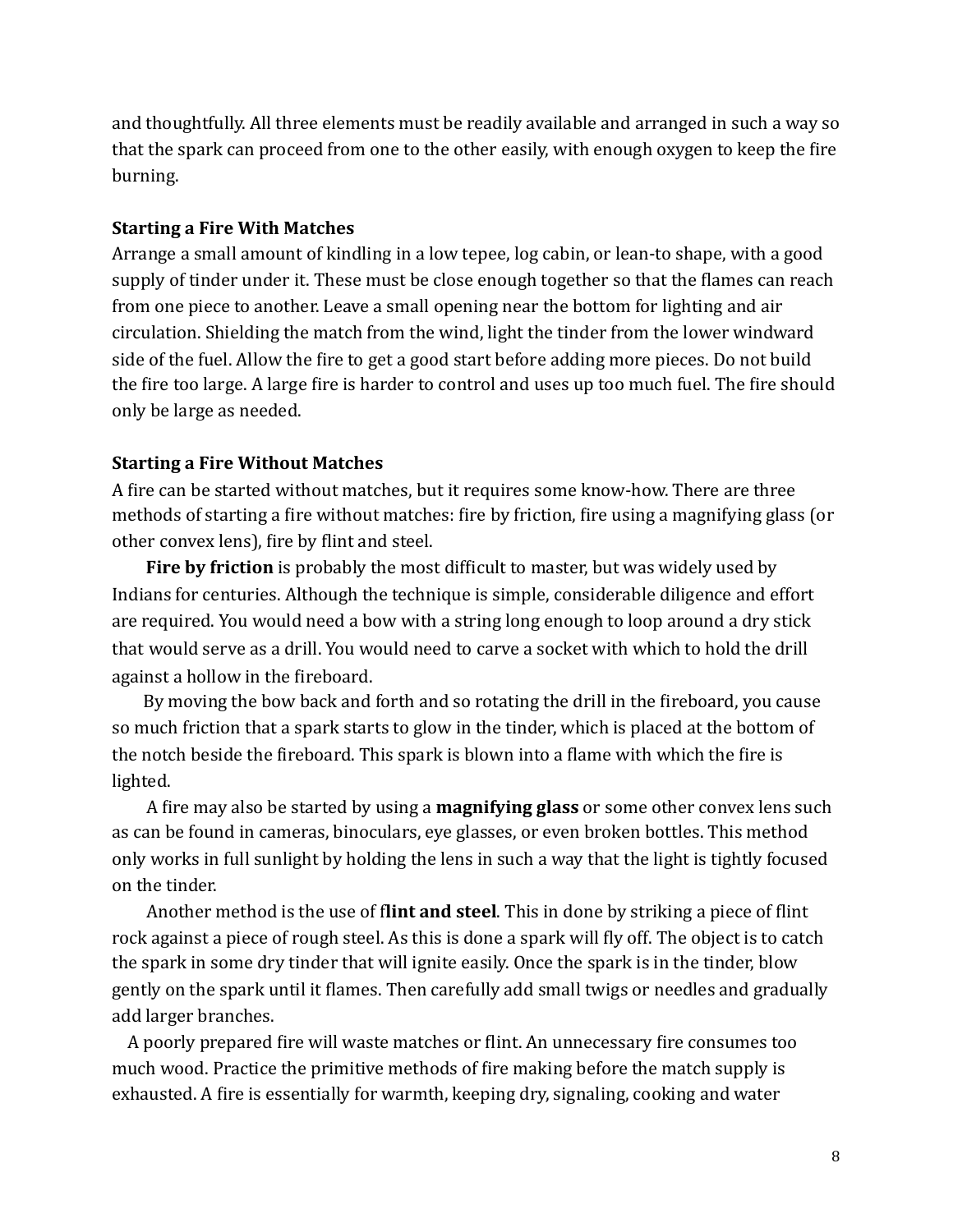purification. Maintain the fire properly. When the campsite is left for good be sure the fire is out by pouring water on it and then carefully sift through the remains by hand. If you burn your hand, your fire is not out!

#### **Obtaining Drinkable Water**

As mentioned earlier, water is essential for survival. Although people "have" survived for days without drinking, it is strongly recommended that you not go more than 24 hours without water (less time in hot, arid climates).

In today's world it should not be assumed that any surface water is safe to drink. There is a good chance it is contaminated. It is important to take the time to purify the water, if you choose not to, your chances of survival will be severely impaired. Therefore, the task is twofold: finding the water and purifying it.

There are four techniques useful for obtaining water in the wild: obtaining water from natural catches, getting water from plants, constructing a solar still, and collecting moisture from dew.

The easiest, and yet potentially most hazardous technique involves obtaining water from natural catches. Any landscape feature that holds or channels water is considered a natural catch. This category includes rivers, lakes, ponds, and streams. The safest by far are streams, yet contamination of surface water sources is so widespread that water obtained from any of the sources should be purified -- preferably by boiling for at least five minutes. That length of time is necessary to kill all of the biological contaminants, but remember that boiling does not destroy chemical pollutants. Suspended particles can be removed by straining the water through a filter of clean sand, non-poisonous grasses, or cloth.

Lowland catches can also provide water. Look for signs that would indicate the presence of underground water such as seepage between rocks, or lots of green growth. Dig a hole until water begins to seep into it and gather the liquid by soaking it up with a rag or dried grass. This can be strained or purified as above. The work will go more smoothly and efficiently if you draw water from more than one hole at a time.

**Plants** also provide water and usually do not contain the pollutants that natural catches can harbor. However, since most vegetative matter doesn't have enough available water to serve as a complete survival source, plants are best used to obtain temporary "quick relief" emergency water. Thistle has been called "survival celery" by some, because it can be a refreshing watery snack similar to celery after the thorns are peeled off the young stems. Some hardwood trees such as walnut, birch, maple, hickory, and sycamore can serve as sources of water in the early spring if the cambium layer is tapped as syrup makers do -by boring a  $1/4$  to  $1/2$  inch hole into the trunk with a knife or sharp rock. Insert a hollow reed and collect the thin sap in a cup. Drinking large amounts can cause an upset stomach or cramps due to the high sugar content, so be cautious.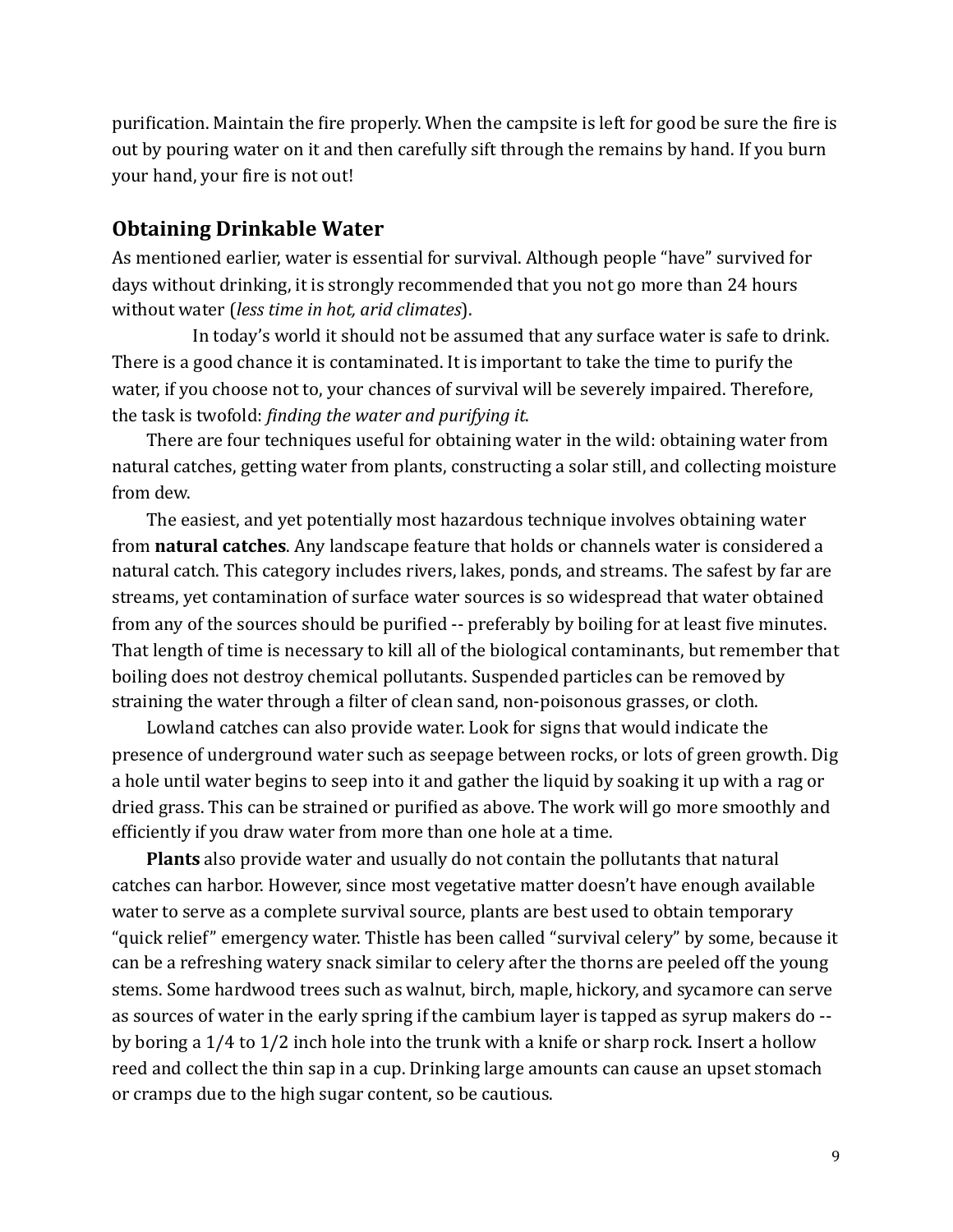A solar still is a device that will produce water even in a desert. The materials required are a 5x5' sheet of clear or slightly milky plastic, a container and a 6' piece of plastic tubing. First, a pit is dug in the ground that is about four feet across and three feet deep. (Try to locate the solar still in a damp area, gully or river basin to increase the still's productivity.) The sides of the pit are lined with non-poisonous vegetation and the container is placed in the bottom of the pit. Lay the tube in place so that one end rests all the way in the cup and the rest of the line runs up-and-out the sides of the pit. Next, cover the pit with the sheet of plastic, securing the edges all the way around. The plastic should form a cone with 45° angled sides. Place a stone in the center of the plastic directly over and no more than three

inches above the container. The solar still works by creating a greenhouse under the plastic. Ground water evaporates and collects on the sheet until droplets form, run down the plastic, and fall off into the cup. When the container is full you can suck the water out through the tubing and won't have to break down the still every time you need a drink. A good solar still in a damp area should keep collecting water



for quite a few days. Be careful to use only edible plants as many poisons will evaporate and run down into the container more rapidly than water.

Collecting **dew** is probably the simplest, safest, and most overlooked way to collect potable water in a survival situation. The only equipment needed is a rag or piece of clothing or a handful of dried, non-toxic grass. Just wipe moisture from the landscape and wring the liquid into a container or your mouth. Collect condensed droplets from grass, rocks, leaves, even sand. You have to get up early and work hard, but the method is very effective. Two persons once were able to collect 20 gallons of water in two hours using this technique.

Water can be simply and safely obtained in nearly any survival situation -- provided you follow the necessary precautions. Whenever you examine a newfound water supply ask yourself, "Would I stake my life on this water?" -- because that's what you'll do if you drink it.

#### **Shelter Building**

If you have a good shelter you may be able to get by surprisingly well even without a fire. A "good" shelter is one that meets the following requirements: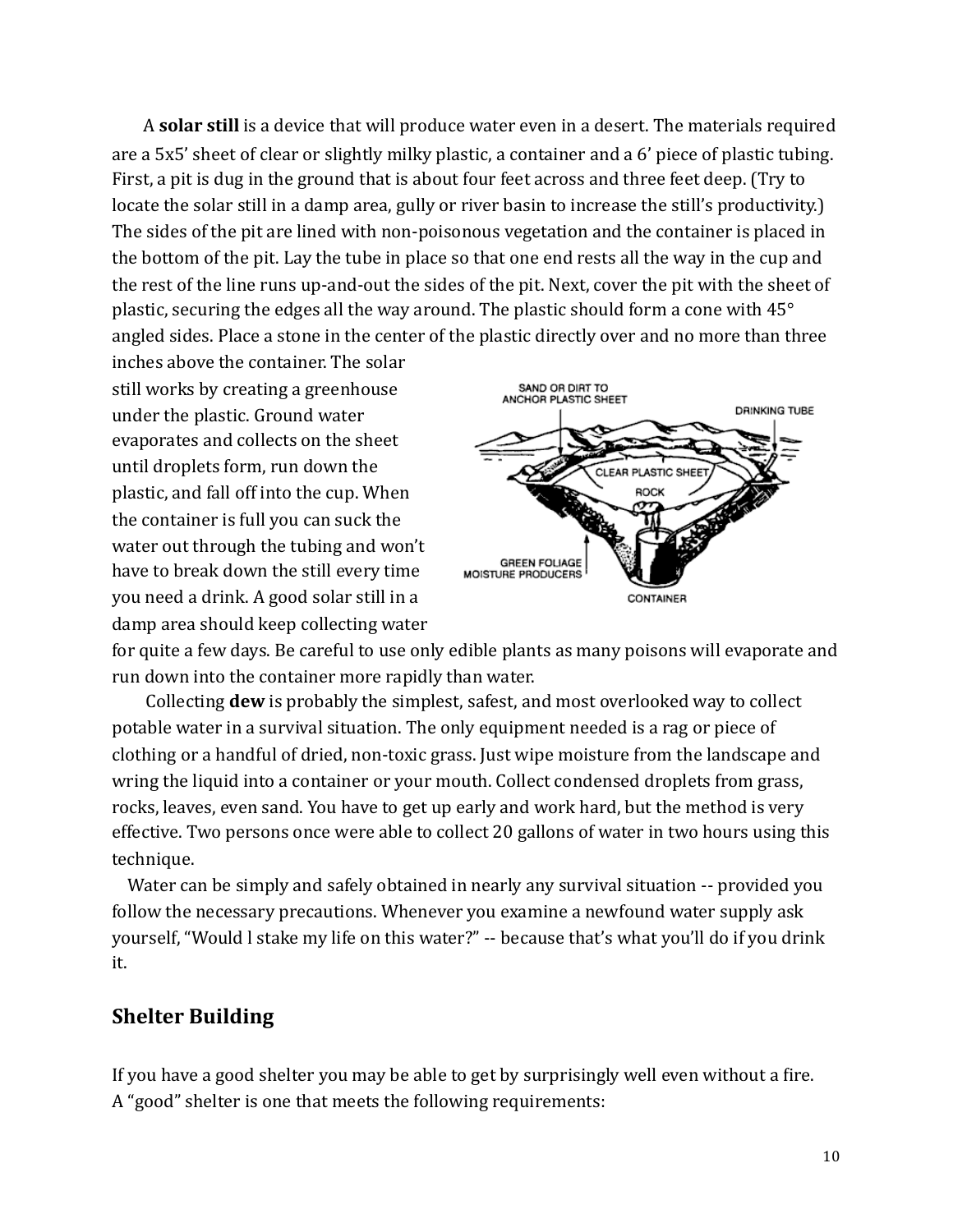- 1. A shelter must give you complete protection from the elements. It should be able to ward off violent storms, hot sun, high winds, frost, and dampness.
- 2. A shelter must be able to keep you warm and dry even if you do not have blankets, coats, sleeping bags, or heavy clothing. (People in survival situations often find themselves equipped with only the clothes on their backs.)
- 3. A shelter should provide a warm, dry work area as well as a sleeping compartment so that you can handle important survival chores without being exposed to the weather.
- 4. A shelter should give a sense of security. It ought to be a sanctuary -- a place where you can find rest.

### **Shelter Location**

Where you locate your shelter is as important as the type of shelter you build. The best constructed hut set up in a poor site will not provide adequate protection. Avoid locations that do not have adequate drainage or are not protected from high winds. Inspect the area to make sure there are no old snags, dead limbs, or rock overhangs that could fall through your shelter in a high wind. It's a good idea to find a location that can be easily seen by searchers. Since natural shelters are hard to detect even in a clearing, do whatever you can to mark the shelter clearly as well.

#### **Constructing the Shelter**

An excellent shelter, which can be easily constructed, is the leaf hut. First, select a proper site and find some object --such as a stump, rising ground, the fork of a tree, a log, or large

rock -- that can support a sturdy ridgepole. Place one end of the ridgepole on the support and the other end of the ground.

Next, gather branches and lean them against the sides of this triangle so that they lean at a 45° angle against the ridgepole. Leave a gap in the eastern side of the framework, toward the hut's high end, for your doorway.

The door facing the east catches the early

morning's sunlight for warmth. Additionally, since most weather systems travel from west to east, the wind will normally strike the back of your shelter. Now, collect brush and add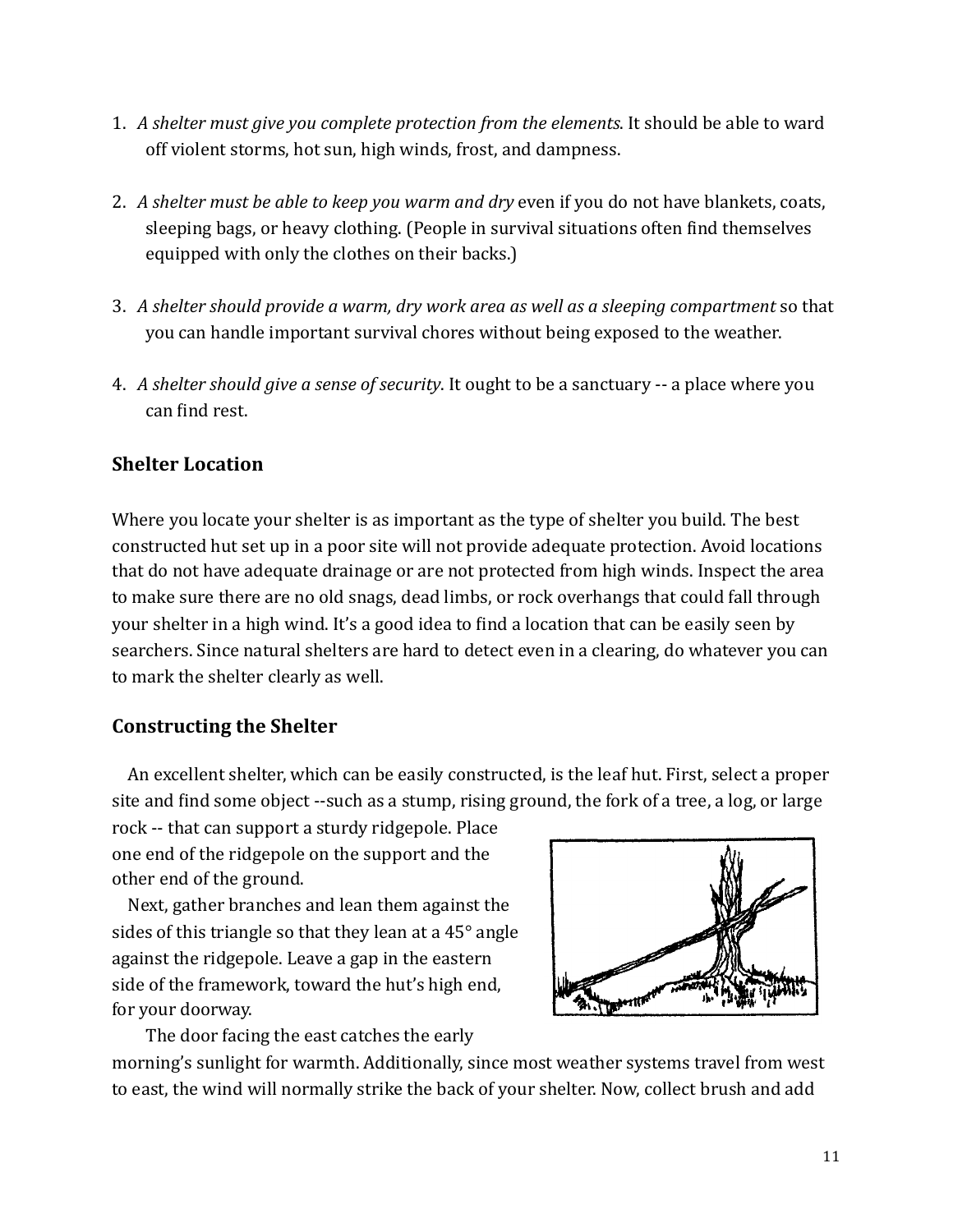that to your shelter's skeleton until the entire frame is covered by a huge wooden web thick enough to prevent leaves and other debris from falling through.

Gather up leaves, grasses, ferns, pine needles, green boughs or whatever is available.

Pile the material to a thickness of 21/2 feet on the sides and top of the shelter's frame. A leaf hut with 2½ foot-thick walls will keep you warm and dry in temperatures just below zero. Finally, complete the outside of the shelter by laying more brush, sticks and poles over the shelter to hold the covering in place and keep the walls secure even in a high wind. The sleeping area of the hut is finished by stuffing the lower end with leaves and other soft debris. Place only a light carpet of foliage on the floor of the rest of the hut so you'll have usable work area and a place to store kindling, food, and so forth.





To lie down in the shelter's sleeping area, work your way into the packed bedding feet-first so your head protrudes slightly into the work area. This shelter works even when constructed in a rainstorm with damp materials because a leaf hut contains many air spaces, which give it good insulating qualities. Your shelter will be damp, but you will still be warm and alive. If you have to spend a night in the shelter without a fire, stack a pile of leaves in the doorway. Leave a big enough opening to allow fresh oxygen into the hut. Lack of oxygen can be deadly.

If you can build a fire, be sure to keep it a minimum of 6-10 feet away from your shelter. Sparks from the fire can cause the shelter to burn. Never build a fire in a leaf hut. The fireplace should be constructed in front of your shelter's doorway so that when sitting in the doorway your back is protected from the wind by your shelter and you are warmed in front by your fire. You can increase the amount of warmth directed toward your shelter by backing the fire with a horseshoe-shaped reflector made of stones.

Another highly functional shelter is a lean-to, which can be built to stand by itself or constructed against an already existing rock, tree, or log. The size and shape of the lean-to will depend on the needs of the group (again, careful thought and planning are important), but generally speaking, the opening of the lean-to should be as long as your body. You can be very comfortable sleeping beside a fire that is as long as your body is tall. Either shelter, when well-constructed, will serve as an excellent "temporary home."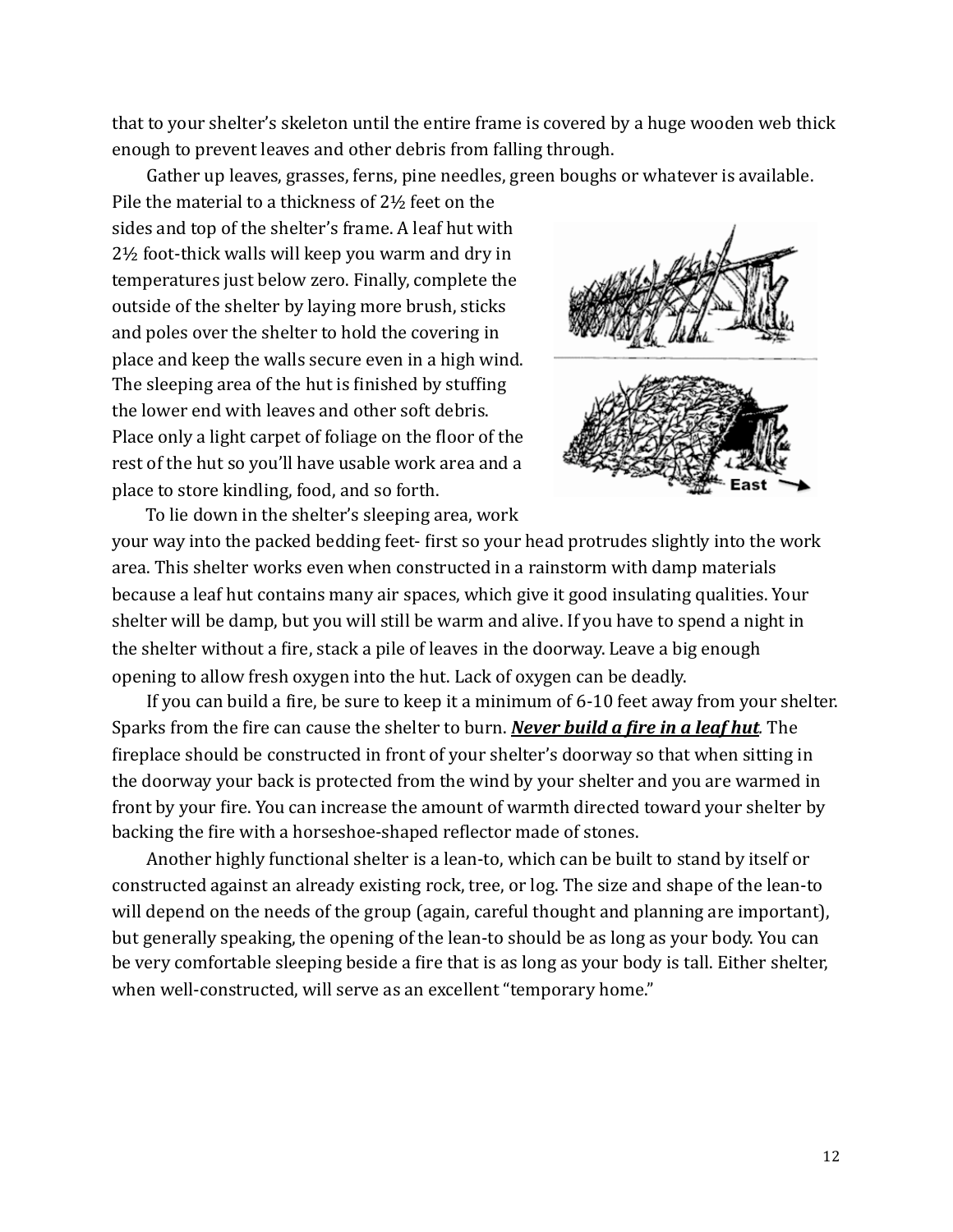#### **Distress Signaling**

In a lost or stranded situation, after having taken care of fire, water, and shelter needs, the next thing to do is begin signaling for help. Anything done three successive times is the international signal for help. Three gunshots, three flashes, or three signal fires set in a row are examples. There are many ways to signal and, again, common sense plays the most important part.

In the daytime, green wood on a fire will create a lot of smoke, which could be seen from above. At night brightness is the most important. Other ways to signal are flashing with an object which reflects the sun (foil, mirror, glasses, knife blade, etc.) stomping out the words "HELP" or "SOS" in the snow, or writing "HELP" or "SOS" with wood in an open meadow. If it becomes absolutely necessary to leave your campsite, always leave behind a message (written, if possible) as to when you left the camp, which direction you are heading and whether you are injured or not. This message should be left in a safe, but obvious place.

### **Finding Food**

Take stock of the available food and make it last as long as possible. Remember that every bit of work done requires more food and water, and also eating increases thirst, so if the water supply is limited food consumption should be reduced.

It is best to learn to live off the land whenever possible and supplement the natural foods with any rations you may have with you, thus stretching the rations over many days. With few exceptions, all animals are edible when freshly killed. Animals provide the greatest food value per pound. Anything that creeps, crawls, swims or flies is a possible source of food. Also, there are thousands of edible plants and even without extensive knowledge of specific edible varieties, a little knowledge can go far toward determining which plants & parts of plants are safe to eat and which are not. The following simple outline gives enough information to possibly live off the land indefinitely.

#### **Plants for food**

A. Many plants have one or more parts that have considerable food or thirst-quenching value. Look for:

- 1. The underground part tubers, roots, bulbs
- 2. Stems and leaves the shoots, stems, leaves and bark of most plants can be eaten.
- 3. Flower parts
- 4. Fruits seeds, nuts, fleshy fruits, seedpods

B. If possible, use only the plants you already know are safe. Only do the following if it is absolutely necessary. Before eating large quantities of any kind of unknown plant it should be tested for edibility.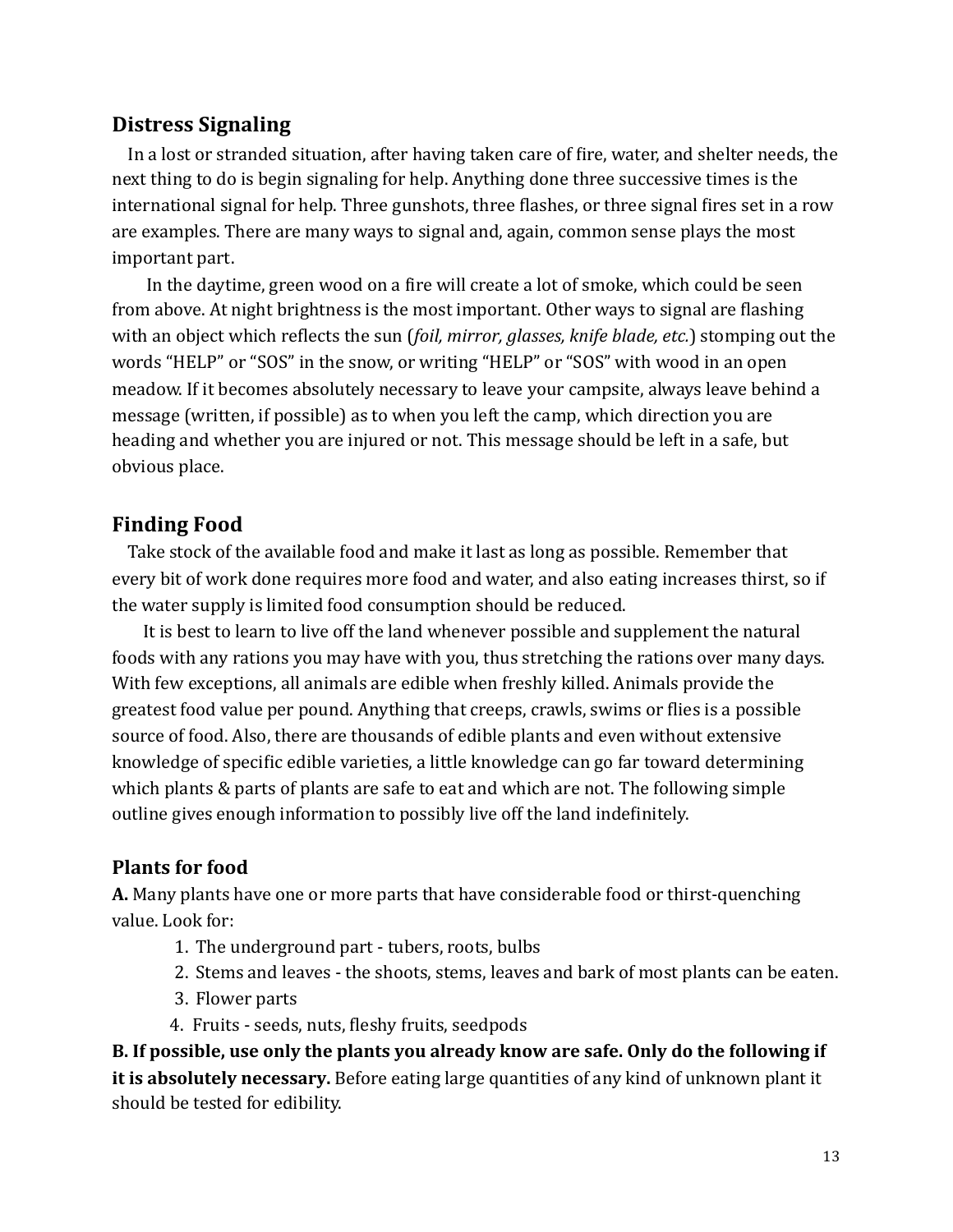The edibility rules are:

- 1. If at all possible, get rid of any disagreeable taste by boiling the plant in water for 5-15 minutes. Cooking usually makes the food safer, more palatable and more digestible.
- 2. After the food has been prepared the way it will be eaten, take a tiny amount and hold it in the mouth for a minimum of five minutes. If by this time no burning sensation occurs, swallow it. Wait eight hours. If no ill effects (nausea, cramps, diarrhea) occurs after this time, eat a teaspoonful and wait another eight hours. After this amount of time, if no ill effects have shown up, the plant may be considered edible.
- **C.** The following is a list of some of the edible plants that can be found around the Calvin Crest grounds.
- 1. Sugar pine, ponderosa pine: needles may be eaten raw or made into tea; pine nuts can be eaten raw; sap can be used as a laxative or sweetener; the inner later of the bark can be eaten raw, cooked or dried & ground into flour.
- 2. Blackberry: berries; leaves good for tea.
- 3. Manzanita: berries can be eaten raw or ground into a meal as porridge or drink; leaves useful for relief of bronchitis.
- 4. Wild strawberries: berries; leaves are good for tea.
- 5. Soap plant: the bulb can be eaten only after baking; Indians used as a fish poison, glue, soap, and the root fibers were used for brushes.
- 6. Gooseberry: prickly berry good for jams or eaten raw (carefully).
- 7. Clover: bread made from seeds and dried blossoms; tea from dried leaves good for bronchitis, asthma, coughs.
- 8. Miner's lettuce: leaves eaten raw, like lettuce.
- 9. **Dandelion:** young greens cooked; natural coffee from roots; juice good for vitamin deficiencies.
- 10. Mallow: tea good for coughs; button-like seeds edible and nutty.
- 11. Fern: young fiddle heads good cooked (although recent studies have shown they may be carcinogenic in large doses), however, the mature plant is poisonous when the fronds have spores.
- 12. Acorn: must be leached to remove bitter taste; makes good flour.
- 13. Wild rose: rose hips (fruit) can be eaten raw or made into a tea and are a good source of Vitamin C, calcium, phosphorus, and iron. They also make a good jam.
- 14. Wild onions: eaten the same as green onions from garden.
- 15. Mushrooms: only when there is no doubt that the variety chosen is not poisonous. Mistakes can be deadly!
- 16. Brodiaea: the bulb can be cooked and eaten.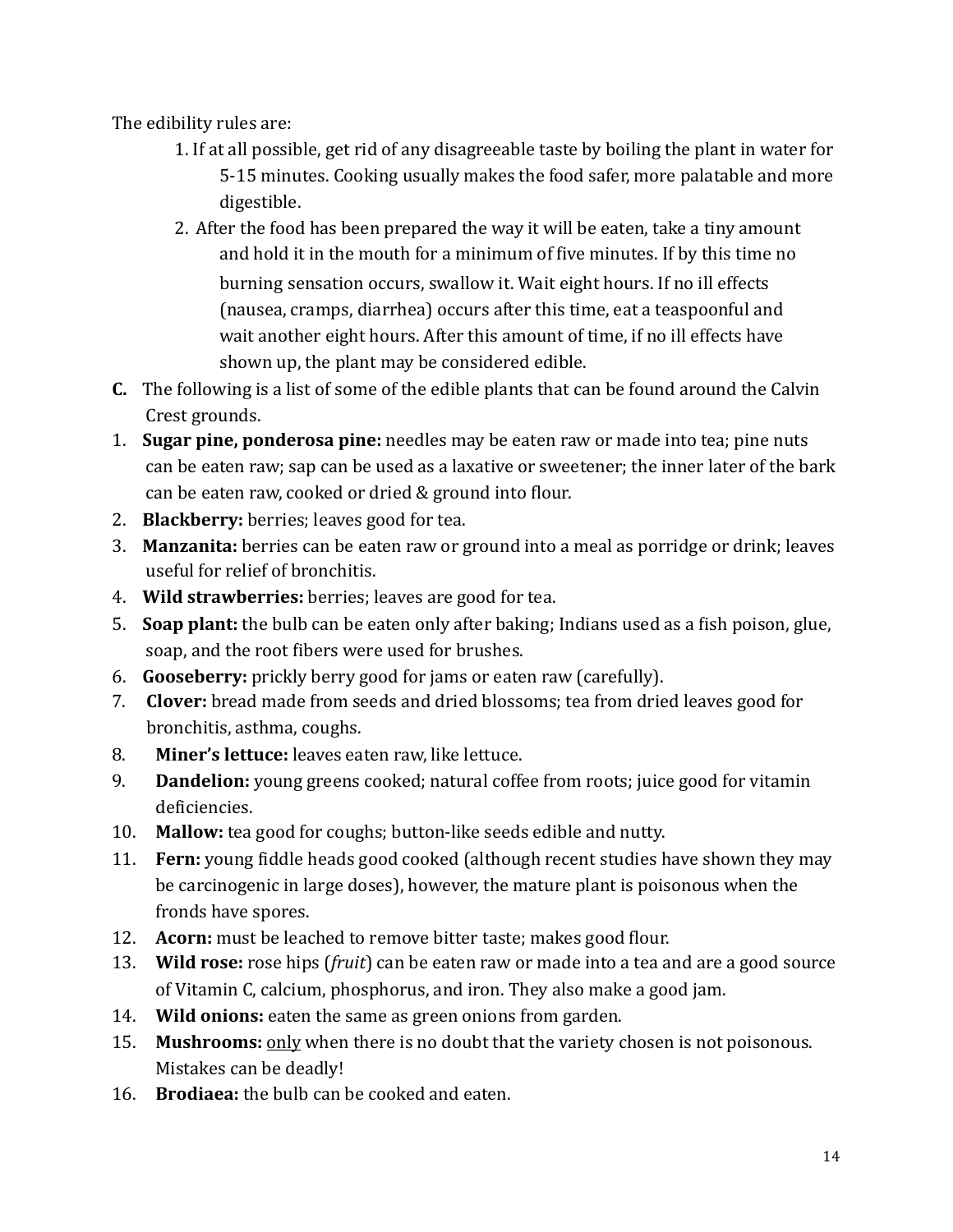- 17. **Cattail:** nearly every part, including: the rhizomes (*underground stems*), young white stems that come of the rhizomes, the heart (where mature stem meets the rhizomes), the flower stalks before pollen is produced, and young leaves can be cooked and eaten.
- 18. Elderberry: berries are edible raw or as jam or wine.

#### **Animals for Food**

People do eat grasshoppers, hairless caterpillars, wood-boring beetle larvae and pupae, ant eggs, and termites. Such insects are high in fat content and should be cooked until dried.

Most warm-blooded, hairy animals are wary and hard to catch. To hunt them requires skill and patience. Always be alert for signs of animals such as tracks, trampled underbrush, or droppings. The best hunting grounds for survival food can be found along shores of ponds, streams and lakes, margins of forests, natural meadows, and protected mountain slopes. The best times of day to hunt are in the early morning or at dusk.

Many animals live in holes in the ground or in hollow logs. Shove a long, flexible stick into a hole to determine if it is inhabited. By using a forked stick and quickly twisting it if contact is made with a small animal's body, it is possible to entangle enough fur in the small fork to pull the animal out of the hole.

All snakes are edible when properly prepared. A forked stick should be used to catch snakes. This is done by jabbing the fork over the snake's body just behind the head. (Avoid poisonous snakes.)

Don't overlook small birds and nests. All bird eggs are edible when fresh. Birds should be caught at night when they are roosting.

Snaring of small game is useful during periods of food shortages. Snares should be set in game trails or frequently used runways, which can be recognized by fresh tracks and droppings, All snares and traps should be simple in construction and should be set out just before darkness. They should be checked early in the morning to remove any animals caught.

The following are: a snare and a trap and their respective uses. Traps should be placed where the trail is narrow. Arrange pickets, brush or other obstacles in such a manner as to force the animal to pass through the snare. Be sure that the loop is large enough for the head to pass through, but not so large that the body will get through. Disturb natural surroundings as little as possible.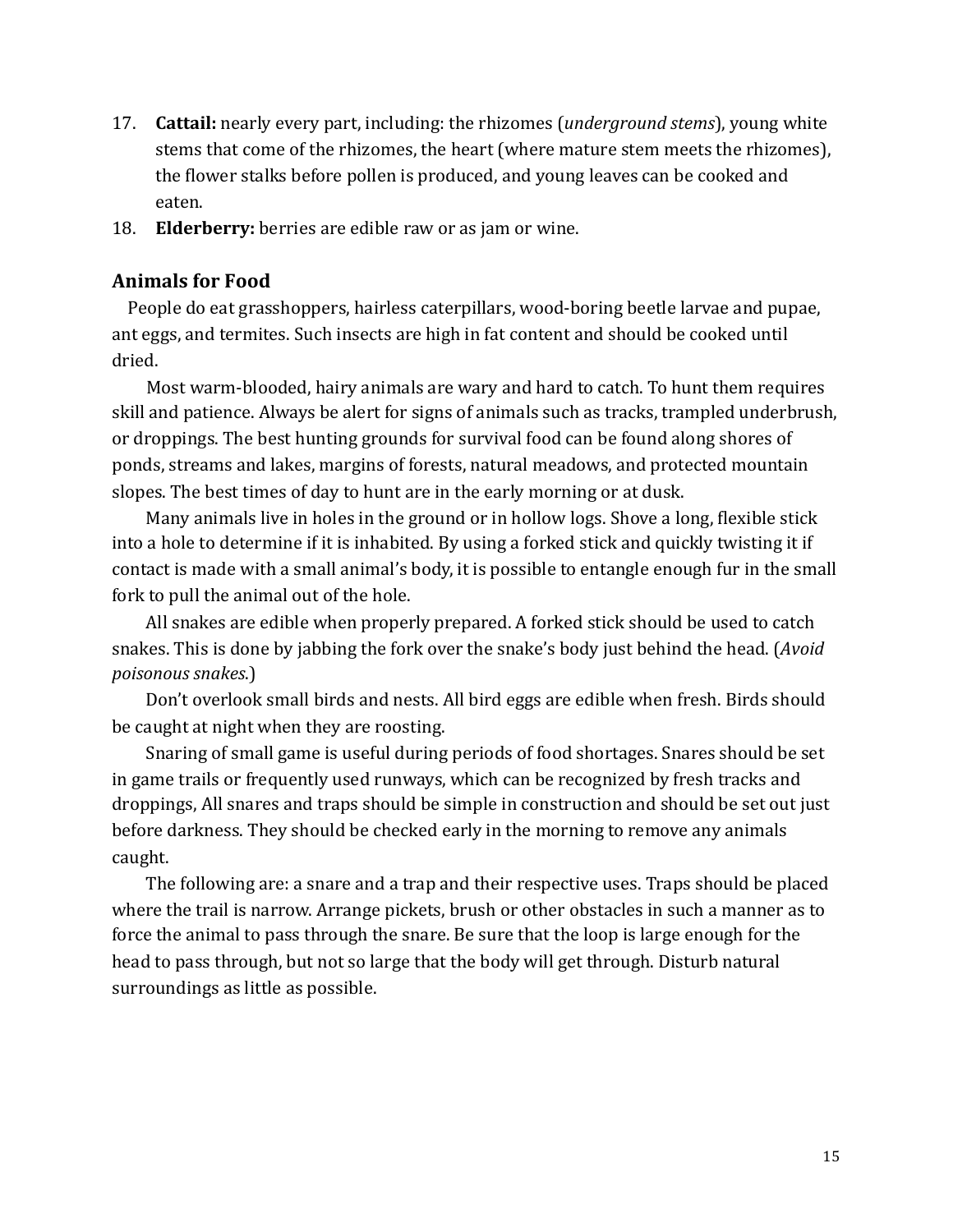The twitch-up snare is a noose attached to a sapling. It jerks the animal up into the air. Use a sapling long enough to keep any caught animal out of reach of other animals.





The deadfall with a figure-4 trigger is one trap that usually catches game. If upright guide posts for the deadfall are used, be sure the fall log slides smoothly.

The killing of animals for food is not pleasant to

contemplate, but may prove necessary for survival purposes. A good survival rule is to not pass up any reasonable food source if you are in need. There are dead individuals who, through ignorance or fastidiousness, did.

### **BASIC PRINCIPALS OF SURVIVAL FIRST AID**

It is important for the students to understand that what is being taught in this unit is not first aid, but rather a few very basic principles which, if used properly, can make the difference between life and death for a seriously injured person.

First, every effort should be made to prevent accidents on the trail because even a minor injury can present a serious problem, especially if you are alone. If an injury does occur, the most medically qualified person should take charge and administer only as much first aid as he knows he is qualified to give. Often, a well-meaning, but misinformed, first aider causes further damage to the injured person.

#### A person who has no first aid training should do no more than the following:

1. Make the injured person as comfortable as possible. (In case of a possible neck or back injury, never move the injured person, as movement can result in permanent *paralysis or death.)* 

- 2. Take steps to prevent, or lessen shock. Shock almost always occurs after a major injury and can be treated by having the person lie down, making him/her comfortable, and keeping him/her warm.
- 3. Keep the injured person's morale high.
- 4. Obtain help.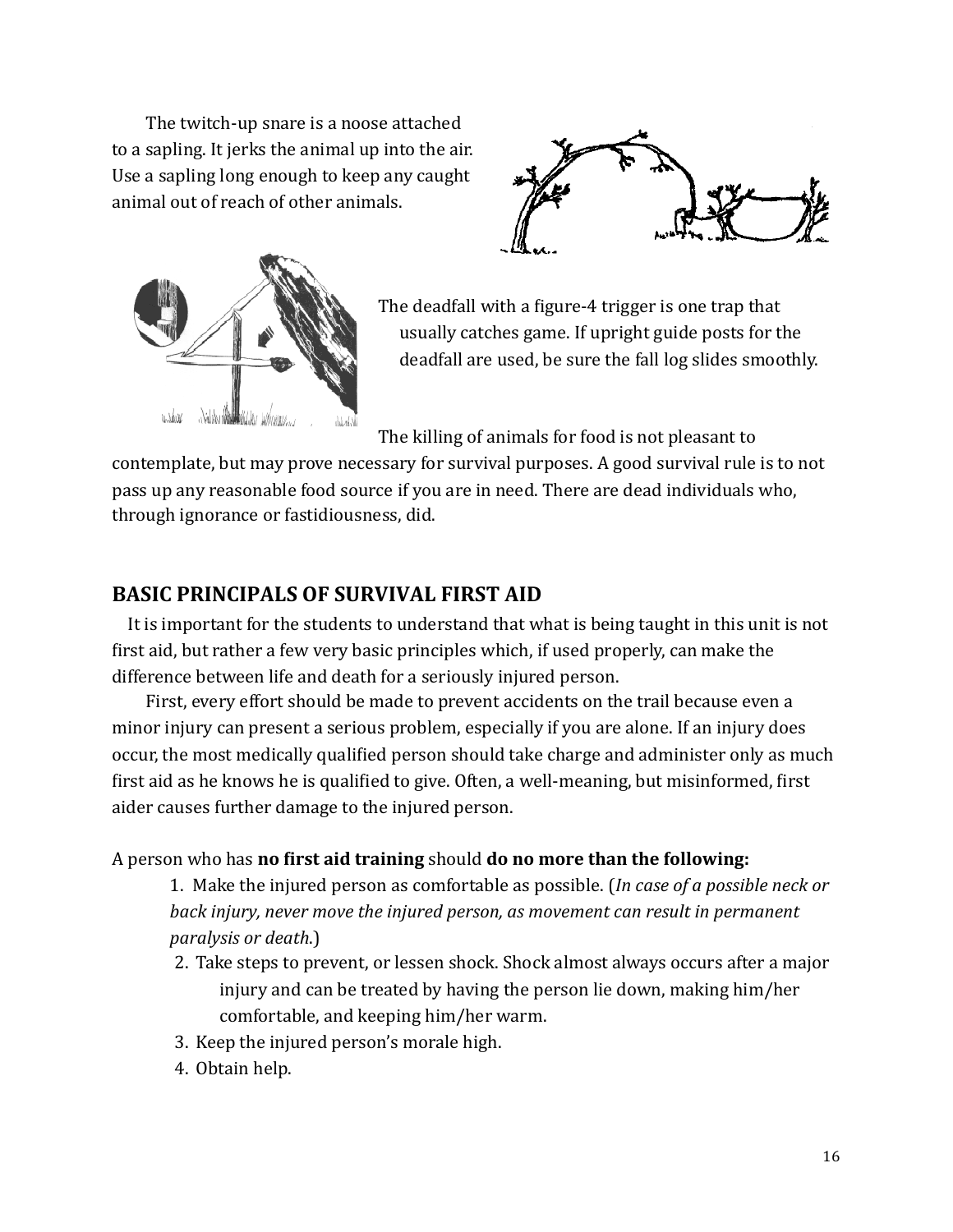Only when it is a matter of maintaining life should the untrained person do more than the above. In this case, the following ABC formula can help that person know what to do and in what order to do it.

A stands for airway. First check the airway for blockage. Any foreign material should be removed and the head tilted backward to keep the tongue from falling back and re-blocking the passage.

**B** stands for breathing. If the airway is clear and the injured person is still not breathing normally, that breathing must be restored immediately. Mouth-to-mouth resuscitation should be used.

**C** stands for circulation. To stop bleeding, apply pressure directly to the wound or use the fingers on a pressure point between the wound and the heart.

In the event of a serious or traumatic injury the following actions could be taken by the properly trained person:

- *Treat for shock:* Symptoms are blue lips and fingernails, clammy hands and body. If the face is red, elevate the head. If the face is blue or white, lower the head and raise the feet. Keep the patient warm, be cheerful and reassured.
- Broken bones: Keep the patient still. Immobilize the limb completely with some kind of splint that will support the joints above and below the broken bone(s).
- *Frost bite*. Thaw only when professional medical help is available. Do not thaw and then begin traveling a long distance as extreme pain, infection, and further damage to the frozen part are likely to occur. Thaw frostbitten area slowly with warm water or wrap with dry clothing. Place frostbitten area under armpits or other such joints for warmth.

Remember to:

-Cleanse a wound thoroughly, using soap, boiled water, and antiseptic if you have it. -Keep the patient (or self) at rest.

-Purify all water.

- -Try for a remedy by carefully experimenting with your problem only if you are sure no help is available.
- -Use your head and think out the situation and the possible results of your action or inaction. Then act wisely!

# Act wisely, use common sense, and try to remain calm. These are the best tools of all in a survival situation.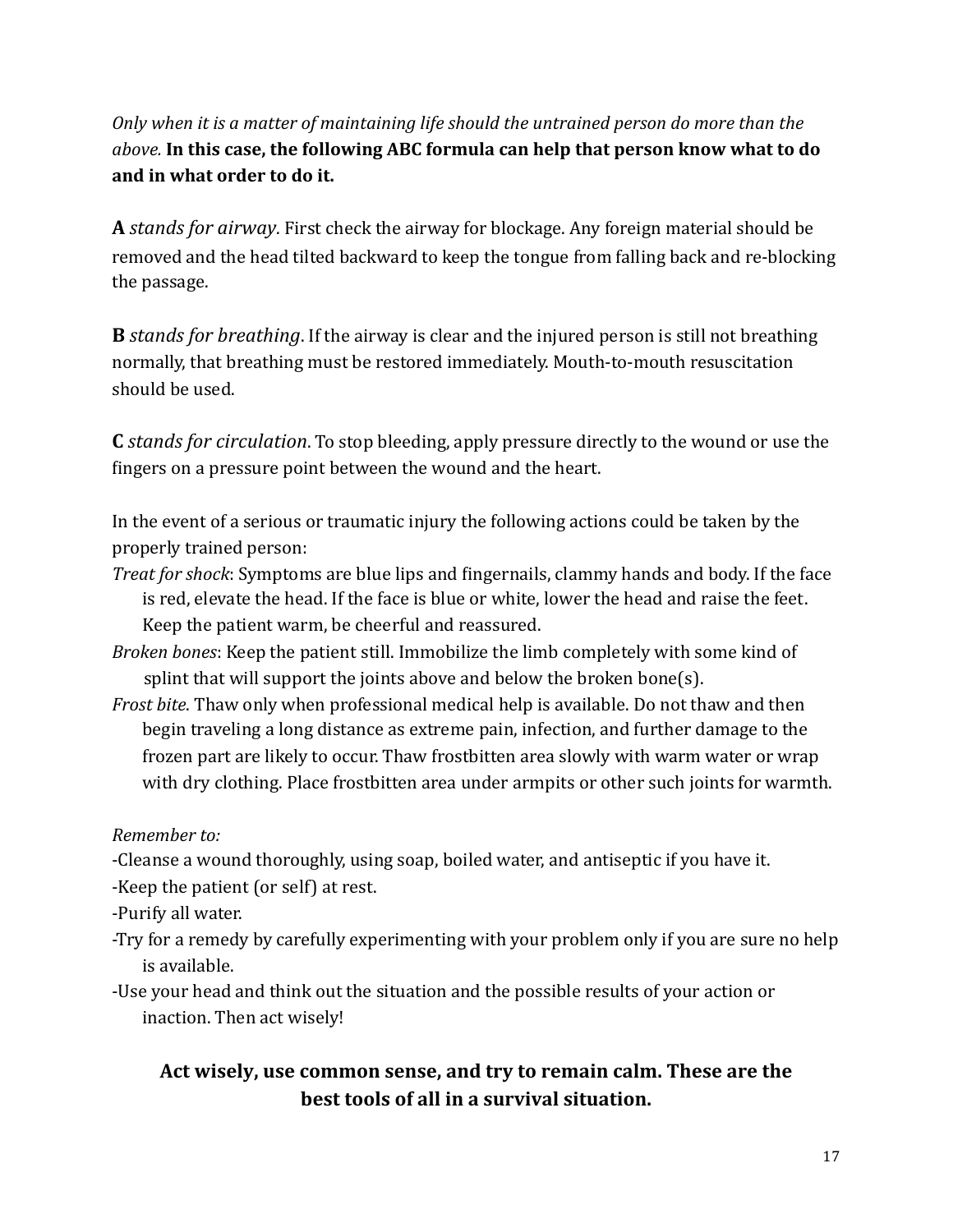# SURVIVAL - LESSON PLAN

# I. INTRODUCTION

- A. Leave the dining hall and hike down the road to the lakeside worship area (Vespers Benches on map). Pass out Survival Questionnaires (Appendix A) to all students and give them the following instructions:
	- 1. Take your questionnaire and go off alone into the immediate area (boundaries between lakeside and dirt roads around perimeter of the lakeside campfire). No partners or groups. Allow students 5-7 minutes to go over the questionnaires before calling them back.
	- 2. Read, and mentally answer, the questions. Use your imagination. Think about how you would feel, what you would do if you realty were lost or stranded. Be prepared to share your thoughts with the rest of the class in a discussion.
	- 3. Come back together as a group when the whistle is blown.
- B. Conduct a discussion based on the question aires. Allow this time to be a brainstorming session and use it to lead to the next point.
- C. Teach the students the acronym "S.T.O.P." and what it means. Ask students why a lost or stranded person should Stop? Think? Observe? Plan? Discuss each aspect individually. These are extremely important concepts.
- D. In this discussion atmosphere thank about the most important needs of lost or stranded persons. Again, a golden opportunity to brainstorm. (Try to get students to think about water, shelter, fire, signaling, food.) Briefly touch on each area and discuss what factors determine which needs are most important. Each topic will be further emphasized later in the lesson plan.

# II. SURVIVAL TRAIL EDIBLE PLANTS

Leave the lakeside campfire area and hike across the dam to the beginning of the Survival Trail (opposite the island). As you walk along the first section of the trail you will notice 4X4 posts with numbers on them. The first six numbered markers correspond to various edible plants found at Calvin Crest. At each post have the students closely examine the plant being pointed out. Note the overall size, shape, structure of leaves, flowers, fruit (depends on season) and any other identifying characteristics. Emphasize that although it is more important to know how to conduct the edibility test than to be able to identify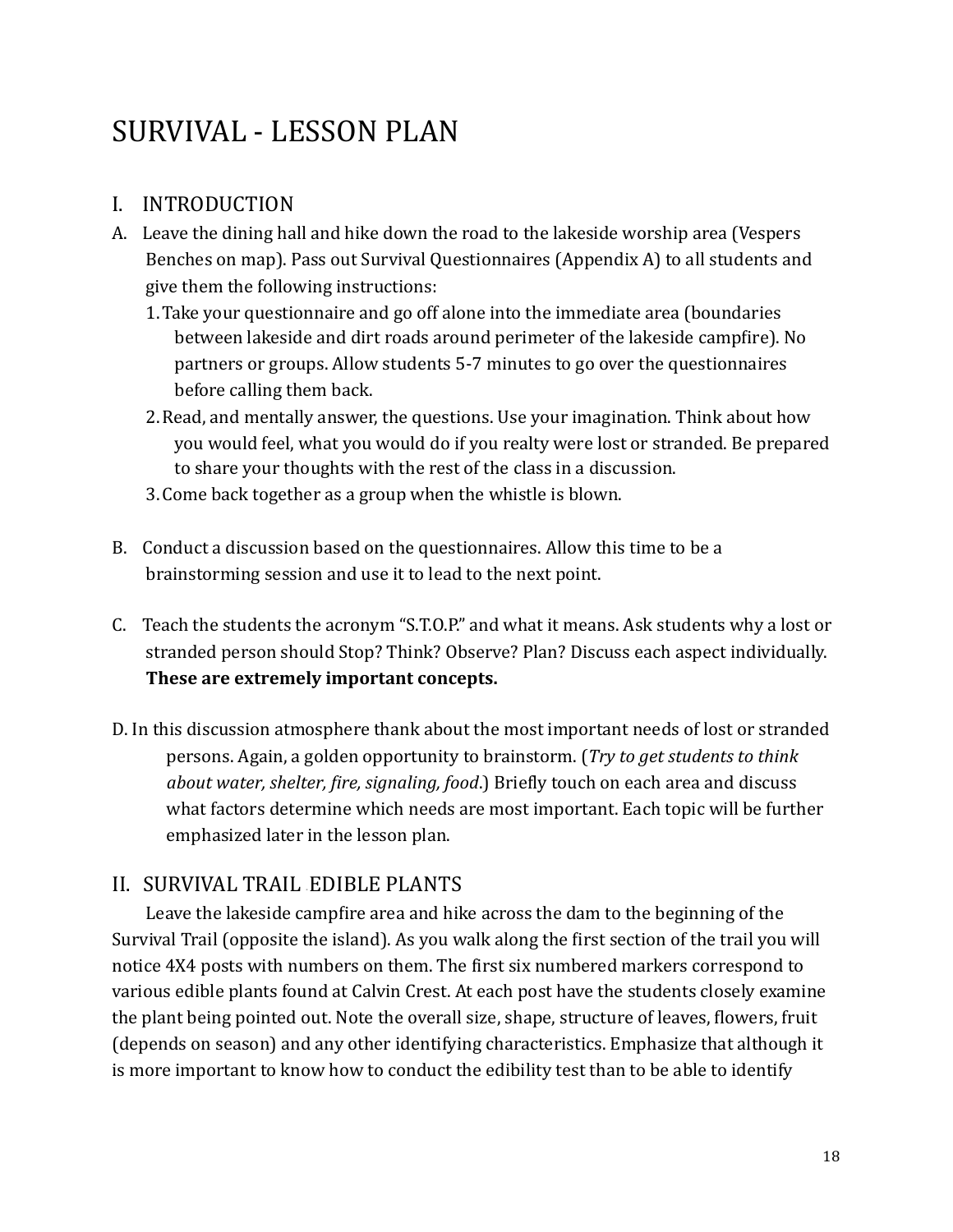every plant species seen, knowing specific plants and what part(s) are edible greatly simplifies matters for the lost or stranded person. (Allow 15-20 minutes along this section.)

NOTE: About 30-40 feet after post #4 (*bracken fern*) the Survival Trail turns away from the trail that goes along the base of the dam by making a  $90^\circ$  right-hand turn. Immediately after making this turn look to your left for post #5 (*cattails and currants*). Many more cattails are visible along the northeast shore of the lake above the dam.

After examining the horsetails (post #6) teach the students the edibility test. Emphasize the importance of taking time to go through each step of the process to assure the safety of the plant that will be tested. Again, note that although the edibility test is one way to be sure that a plant is safe to eat, being able to accurately identify certain edible plants will save much time and effort in a survival situation.

# **III. CREEK CROSSING**

At post #7 you must make a choice about whether or not to cross the creek on the large cedar log. Ultimately, you the teacher, need to make that decision. But, here again, is a good opportunity to involve the students in the decision-making process. Ask the students whether or not it would be wise to cross the log in a survival situation. Why? Why not? What possible consequences may arise? What alternatives do they have to crossing the log? If they decide to cross the log, discuss how they could safety do so,

Some important points to consider:

- 1. If the log is wet, it is slippery: **DO NOT** allow anyone to cross it.
- 2. Crossing the log could be extremely frightening for one or more of your students. You, the teacher, should set an example by crossing the creek upstream from the log, thus, avoiding a student being labeled a "chicken" by other students.
- 3. If the decision is made to cross the log, only allow one person at a time on the log. The student is to walk along the center of the top of the log, not near an edge. **Absolutely no** *running or horsing around!* The cabin leader should be at one end of the log, the teacher at the other end, to make sure guidelines are followed. (7-10 minutes)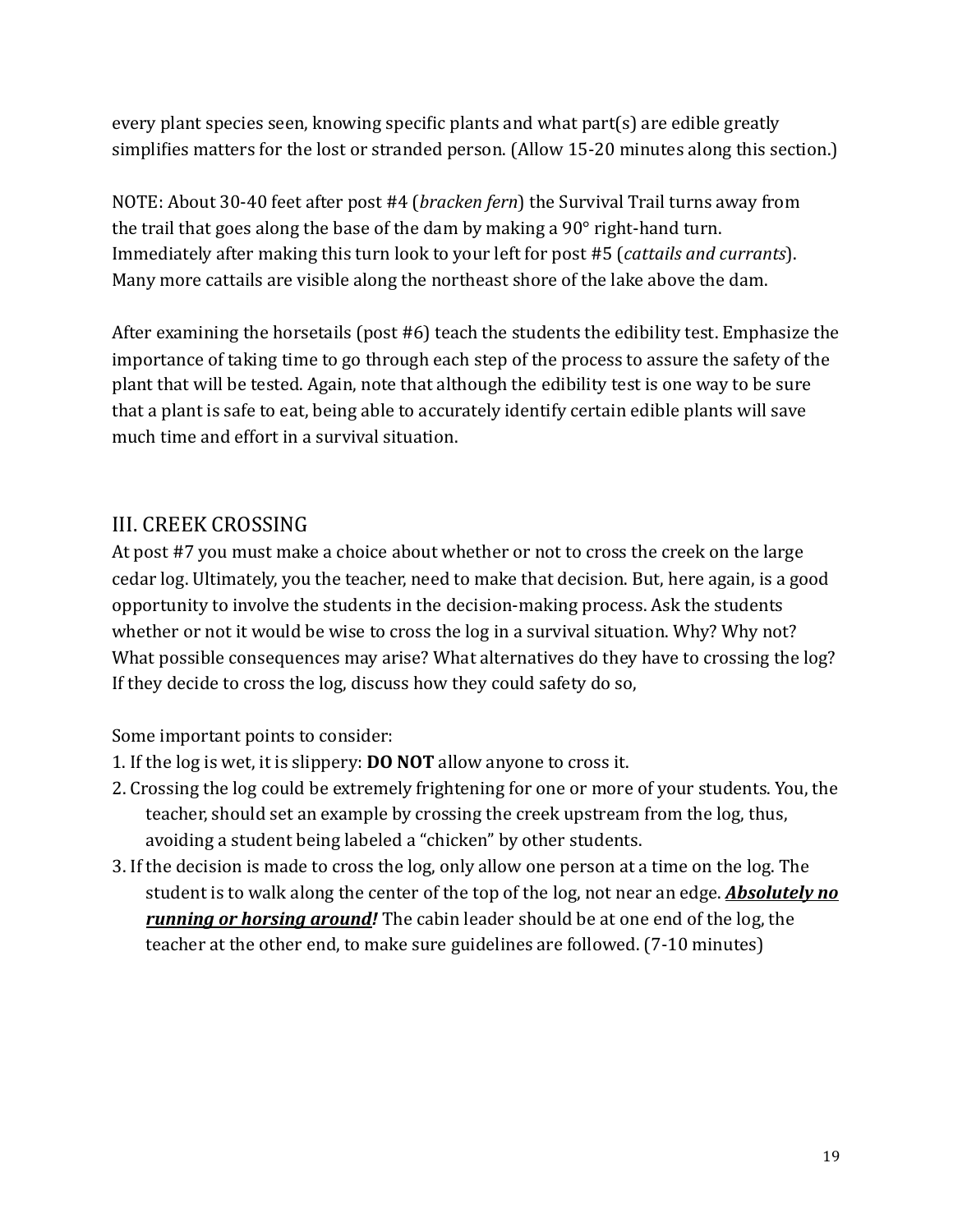#### **IV. SHELTER BUILDING**

Shortly after crossing the cedar log the class will arrive at POST #8.

# **Activity #1 - Shelter Building**

Have the students do the "Shelter Building" activity as follows:

#### **Activity Overview**

In this activity the students will learn how to build a shelter that will protect them from the elements in a survival situation.

#### **Focus Questions**

- 1. How big should a shelter be?
- 2. Which way should the door face?
- 3. Where should a shelter be built?
- 4. What materials can be used to build a shelter?

#### **Main Ideas**

- 1. Your shelter should be just long enough to lay in and just tall enough to sit up in. This will take care of their survival needs for the shelter. If the shelter is much bigger than this, the occupants body heat will not be enough to keep it worm. (Remember, you can NOT have a fire inside one of these shelters.)
- 2. Your door should be relatively small and facing towards the East (out of the wind and will allow the morning sunlight to shine in).
- 3. Your shelter should be built on relatively high land (not in a low spot) to avoid water pooling in your shelter. It is recommended that you also use an existing stump or rock as the main support of the structure.
- 4. Use whatever materials you have available to you. We recommend a long, sturdy stick to use as a ridgeline, smaller sticks / branches for the framework, and branches with foliage for the covering (incense cedar works well for this).

#### **Activity Organizer**

#### **Objectives**

By the end of this activity the students should be able to:

- 1. Construct a shelter that is the right size for their needs.
- 2. Understand why it is important to face their door to the East.
- 3. Pick a site for their shelter that will be safe and protect them from the elements.
- 4. Find appropriate materials to build a shelter out of.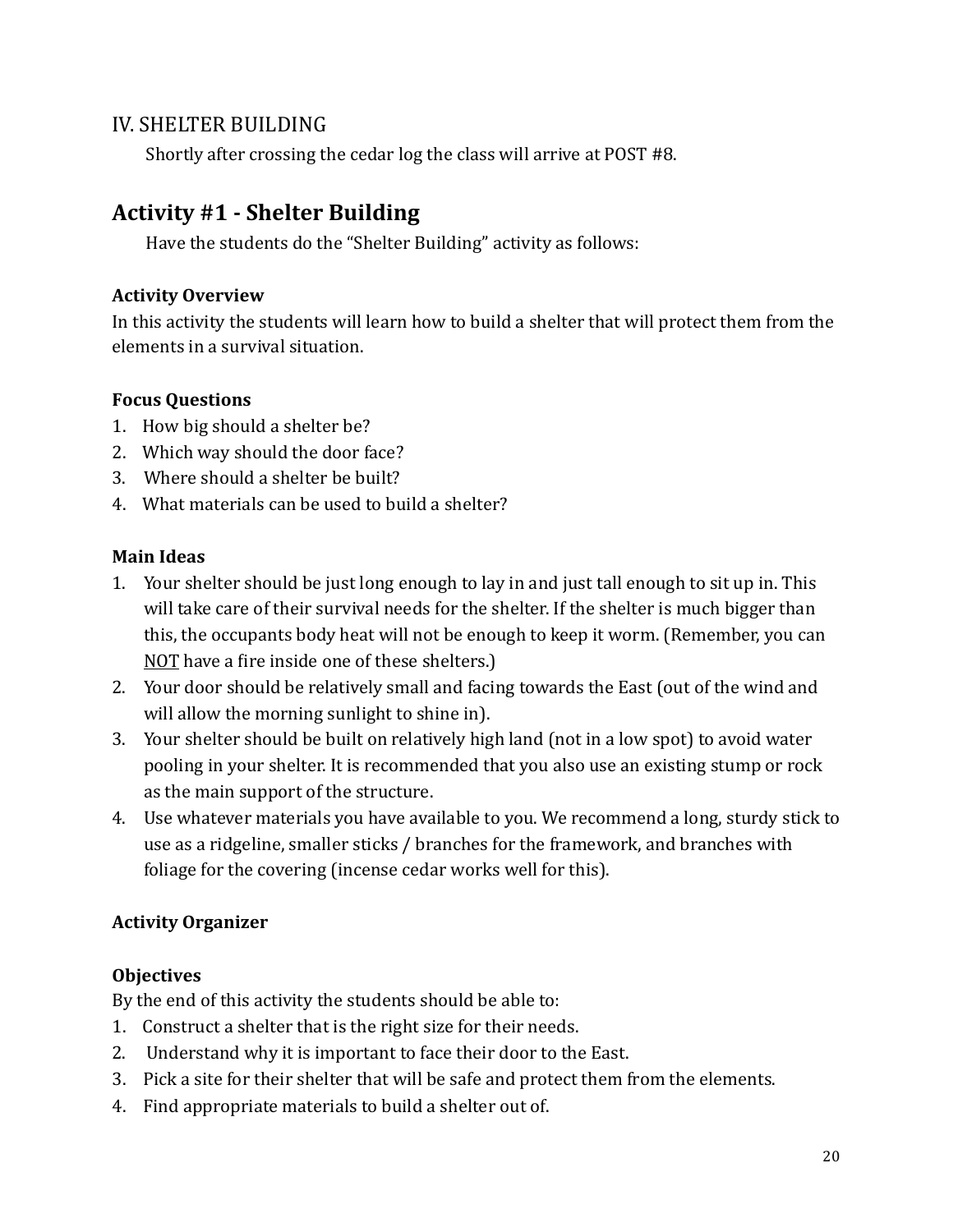#### **Materials**

Branches / sticks Leaves / pine needles Other natural things they find in the vicinity to use in shelter building

#### **Time Required**

45 minutes

#### Location

At post #8 on the Survival Trail.

#### **What To Do**

- 1. Review/ discuss the need for building a shelter properly for protection from the elements.
- 2. Examine the model of the leaf hut structure at the shelter-building site. Review the important features: location, ridgepole, thickness and slope of the sides, door location, overall size of structure, materials, framework, and fire danger.
- 3. Explain to the students that they will have an opportunity to construct shelters using the model as a guideline. **Emphasize safety** in working with the materials (be very careful of peoples' eyes, be aware of <u>both</u> ends of the stick you are carrying, do one thing at a time, do not have anyone in the shelter when you are adding materials to the outside, etc...) Divide the students into 2 or 3 groups of equal size. Give the groups 20 - 30 minutes to work together to build a shelter  $(1 / \text{group})$ .
- Have students develop a plan: 4.

Pick a location - avoid low areas where water will flow/ collect, avoid dead A. branches overhead, try to be near resources (food/water/warmth), in a sheltered area, yet visible from the air if possible.

- B. Main support for structure (stump, fork in tree, large rock)
- C. Ridge line (some sort of pole)
- D. Framework (branches, large sticks)
- E. Insulation (pine needles, leaves)
- F. Doorway (facing East)
- G. Size (Only 1-2 persons should be able to fit inside)
- 5. Call all groups back together when time is up. Then take the entire class around to each of the shelters. Let each group give the class a "home tour" of their shelter.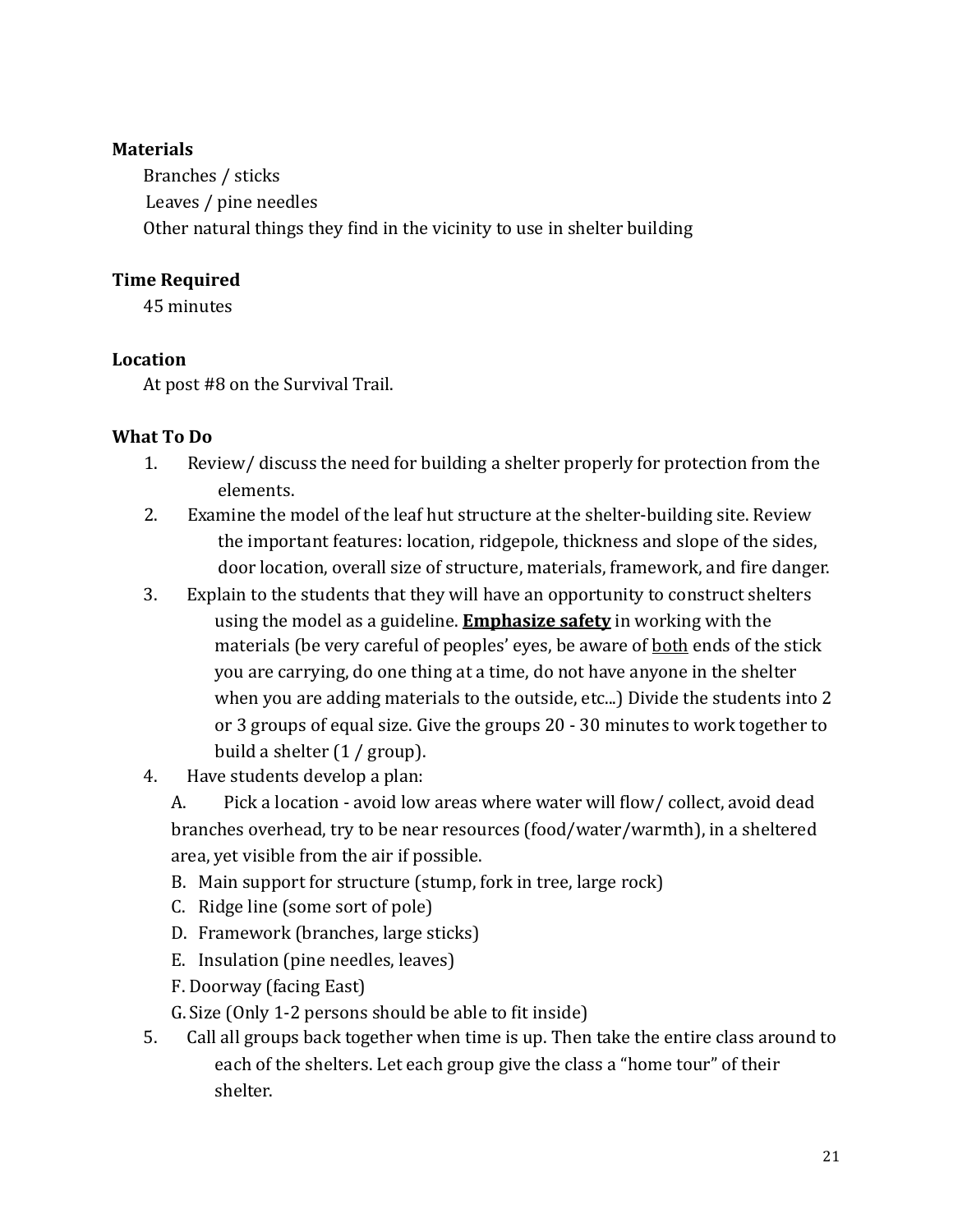- A. Have 1 representative from each shelter group tell the class about their shelter.
	- 1. Why they picked this location?
	- 2. How did they build it?
	- 3. How well did they work as a team?
	- 4. What do they like about their shelter?
	- 5. What would they like to improve about their shelter?
	- 6. What did they learn?
- B. Give time for the other groups to ask questions and give **constructive** criticism.
- C. Repeat at each shelter.
- D. Explain to students that all of their shelters must be taken down and the materials scattered so that the next class will have the same challenge.

#### PLEASE DO NOT TAKE DOWN THE MODEL SHELTER!

Leave the shelter building area by going to post #8, then turn to the right, (uphill & away from the creek), and go out into the open area where you will find post #9. Just beyond the post are 4 depressions in the hillside that are to be used for the fire building.

# **Activity #2 - Fire Building**

Have the students do the "Fire Building" activity as follows:

# **Activity Overview**

In this activity the students will learn how they can build and start a fire and completely put it out in a survival situation.

# **Focus Ouestions**

- 1. What are the three types of materials you need to gather to build a fire?
- 2. What are ways of starting a fire?
- 3. How can you be sure your fire is completely out? And why is this important?

# **Main Ideas**

- 1. You need to gather tinder, kindling, and fuel wood to build a successful fire.
- 2. It is possible to start a fire using a match, flint & steal, a magnifying glass, or friction.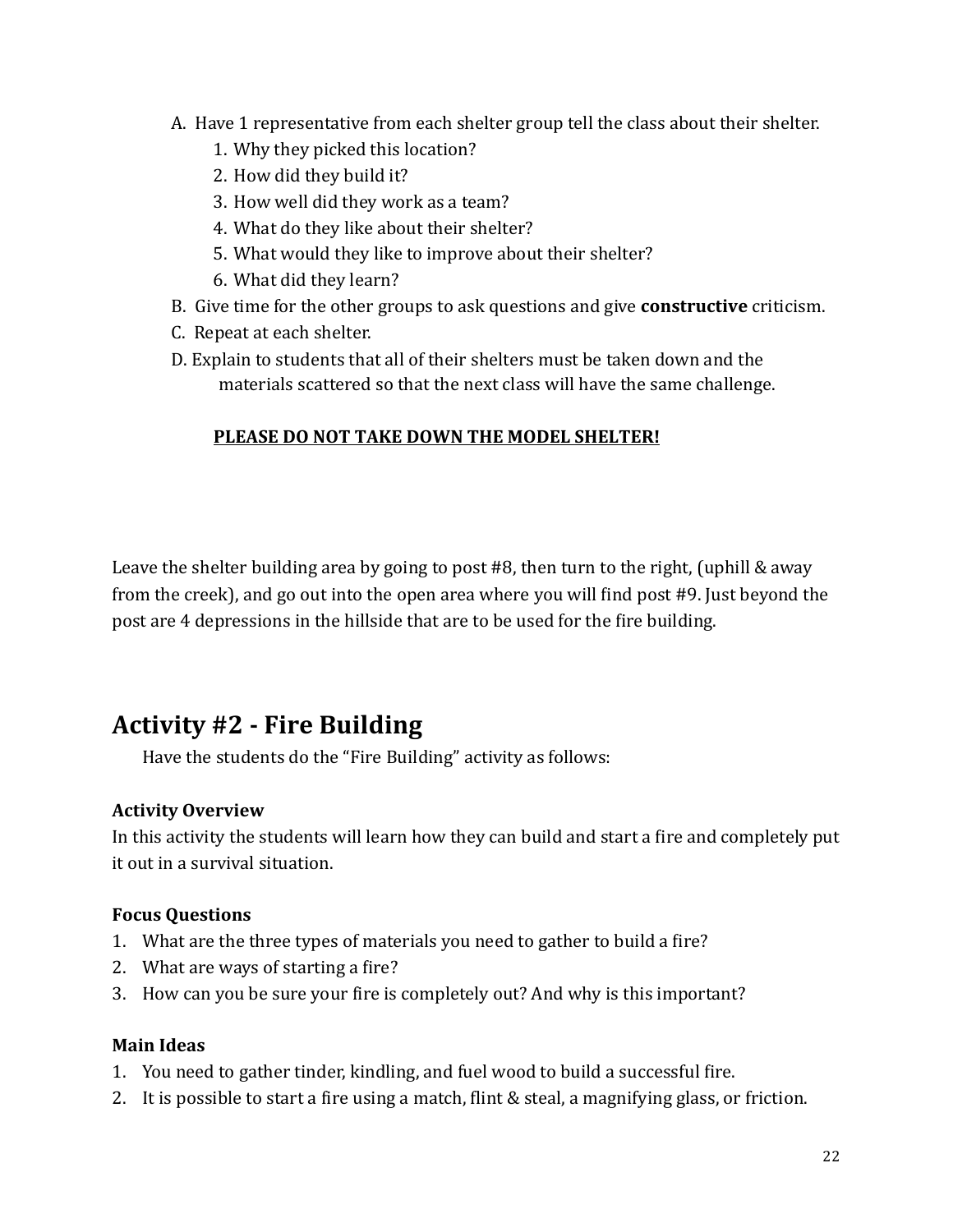3. You can be sure your fire is out if you have drowned it, and then are able to pick up the pieces without burning your fingers. If the fire still has embers it can start a forest fire, so be very sure it is completely out.

#### **Activity Organizer**

#### **Objectives**

By the end of this activity the students should be able to:

- 1. Identify and collect the three types of materials you need to gather to build a fire.
- 2. Explain at least three ways of starting a fire.
- 3. Demonstrate and explain how they can be sure their fire is completely out, and why is this important.

#### **Materials**

**Matches** Water cans full of water Wood of various sizes

#### **Time Required**

30 minutes

#### Location

At post #9 on the Survival Trail.

#### **What To Do**

- 1. Review/discuss the value of fire (warmth, boiling/purifying water, signaling)
- $2^{1}$ Review/discuss the materials needed to successfully start and tend a fire. (Matches or other fire starter, tinder, kindling, fuel wood, water [to put the fire out!])
- $\overline{3}$ . Review/discuss how to start a fire (fire starter down low, windward side of fuel, dry fuel (wood), start small, gather all the materials before you start the fire, be deliberate and careful).
- 4. Split class into 4 groups.
- 5. At the base of the nearby ponderosa pine (between post #8 and #9) are cans for getting water. If there is water in the creek, have students go to the creek near the shelter building area, or to the point where the trail crosses the creek as an alternative to crossing the big log, to fill up the cans. If there is not sufficient water in the creek, extra water will be provided at the nearby water station.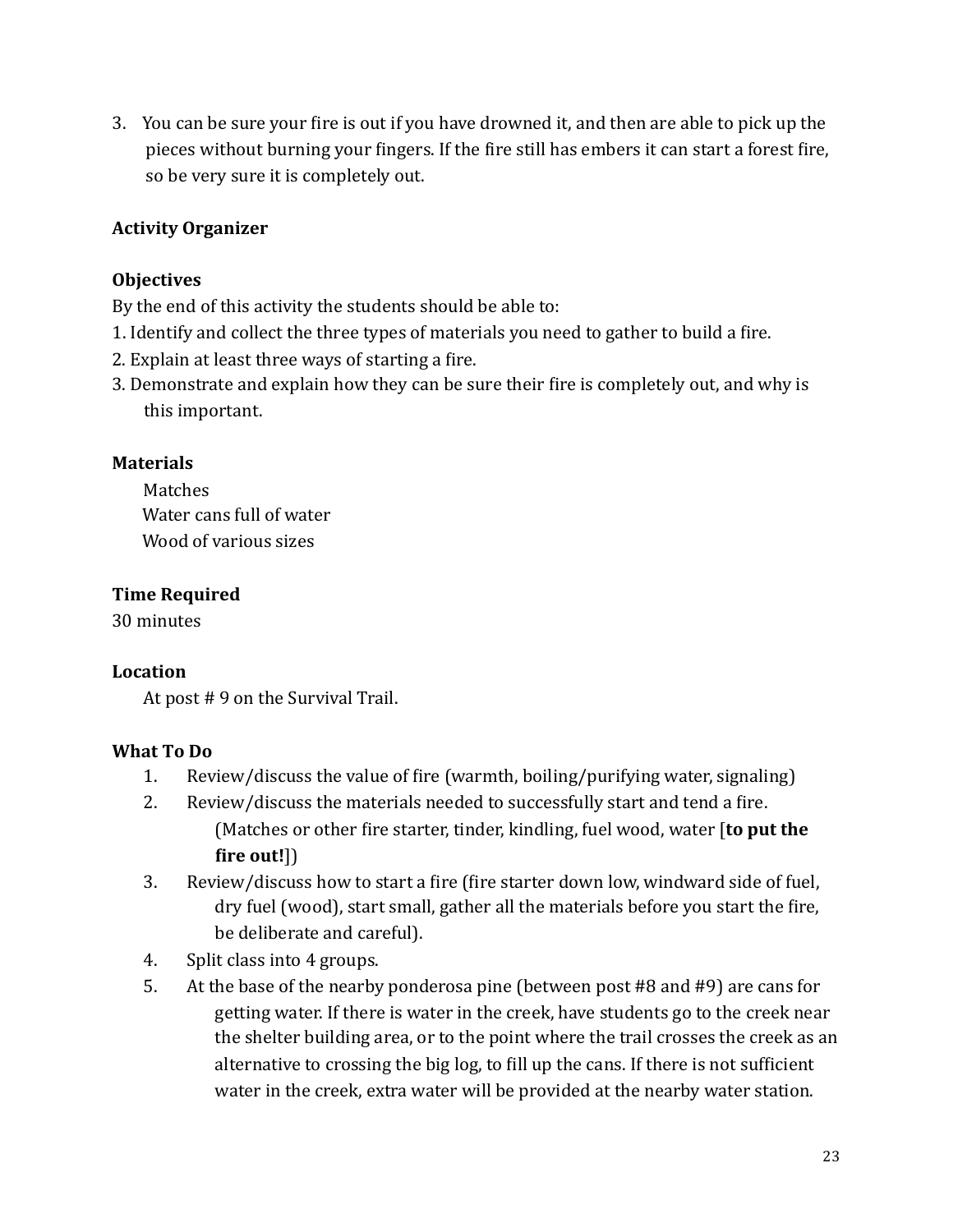- 6. Remind them to:
	- $A_{-}$ Develop a plan, work together.
	- $B<sub>r</sub>$ Gather all their materials before starting the fire.
	- $C_{\cdot}$ Let you know when they are ready.
- $7.$ When the group has shown you that they are ready, give them one match, tell them that if they can successfully start and maintain their fire, they will survive. (Teamwork, cooperative encouragement are essential to success! People who blame each other and argue with one another do not survive in real life situations.)
- 8. If a group fails to light their fire on the first try, give them another match, and instruct them to have a second student try. Use the fewest matches possible!
- 9. After the fires have been started and admired, they must all be put out completely! (Don't let the students build too large of a fire, as this will make it much more difficult to ensure that the fire is completely put out.)

Fires must be drowned with water to be sure they are completely out. After the students are confident that their fire has been completely extinguished, have them pick up the charred sticks and check each one carefully before discarding them into the burn pile slightly uphill from the fire building site. If the students complain of burning their fingers, then the fire is not completely out!

# We do not want to start any forest fires. Please be absolutely certain that all fires are completely out!

For the next activity, stay in the fire building area. This next activity teaches direction finding. Please refer back to the basic information section of the unit (pg. 4-5) where you will find descriptions of the stick and shadow and the watch methods of finding directions.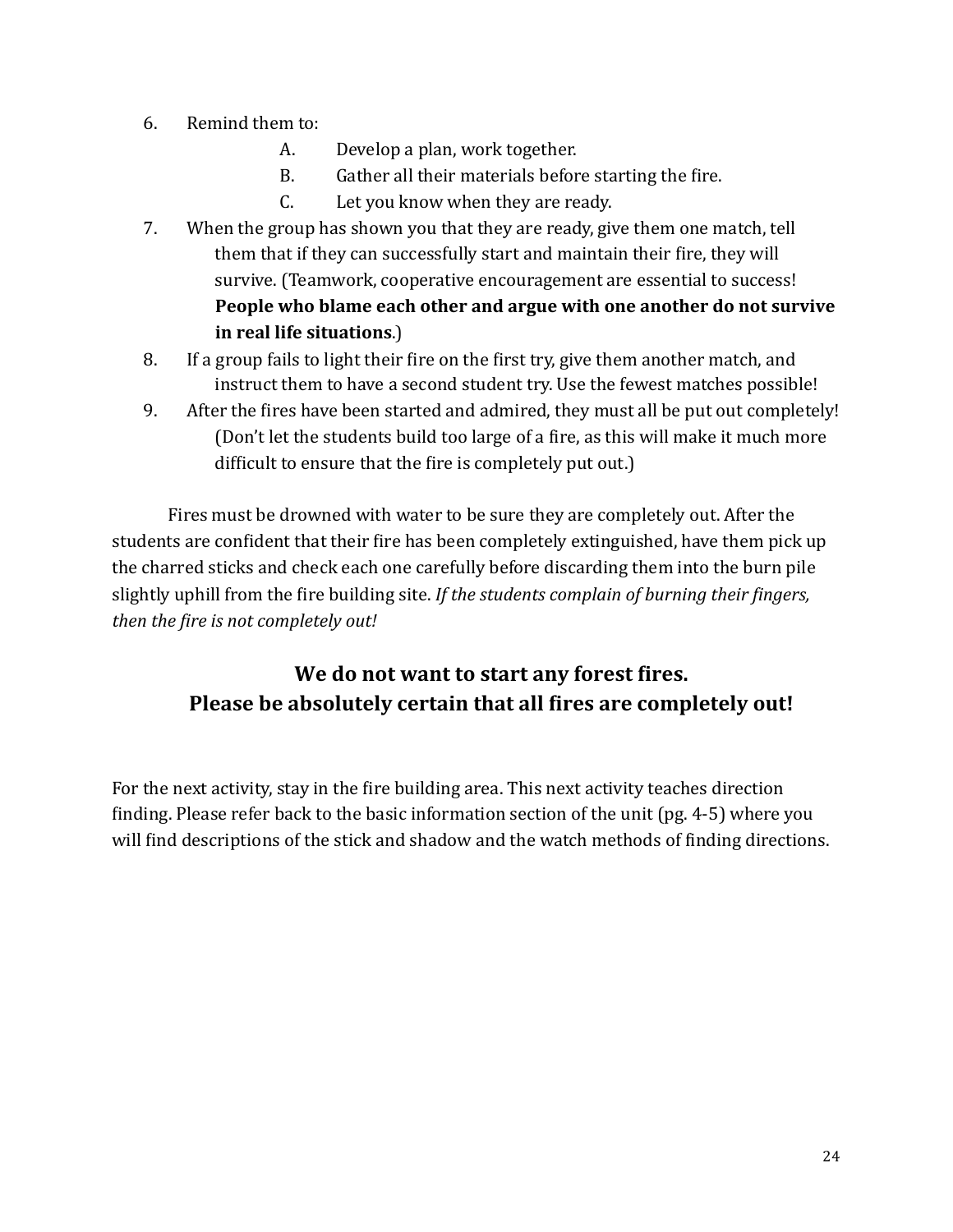# **Activity #3 - Direction Finding**

Have the students do the "Direction Finding" activity as follows:

#### **Activity Overview**

In this activity students will learn two methods to find the cardinal directions in a survival situation, and why they are important to know.

#### **Focus Ouestions**

- 1. Why is it important to know the cardinal directions (N, S, E, W) in a survival situation?
- 2. What are the methods you can use to find north, south east, and west if you do not have a compass?

#### **Main Ideas**

- 1. It is important to know the cardinal directions in a long term survival situation, because they will help you determine which way to travel (from this side of the Sierra Crest you would always travel west to find help). In a short term situation it would be important to know them to determine where to place your door on your shelter.
- 2. You can determine the cardinal directions in the daytime by the stick & shadow method or by using the watch method. At night you can determine north by using the north star.

#### **Activity Organizer**

#### **Objectives**

By the end of this activity the students should be able to demonstrate their ability to determine the cardinal directions in daylight or at night.

#### **Materials**

A watch (the clock will provide a good model for demonstration purposes) A few small "marker" sticks A stick  $\sim$  4 feet in length

#### **Time Required**

 $15 - 20$  minutes

#### Location

At post #9.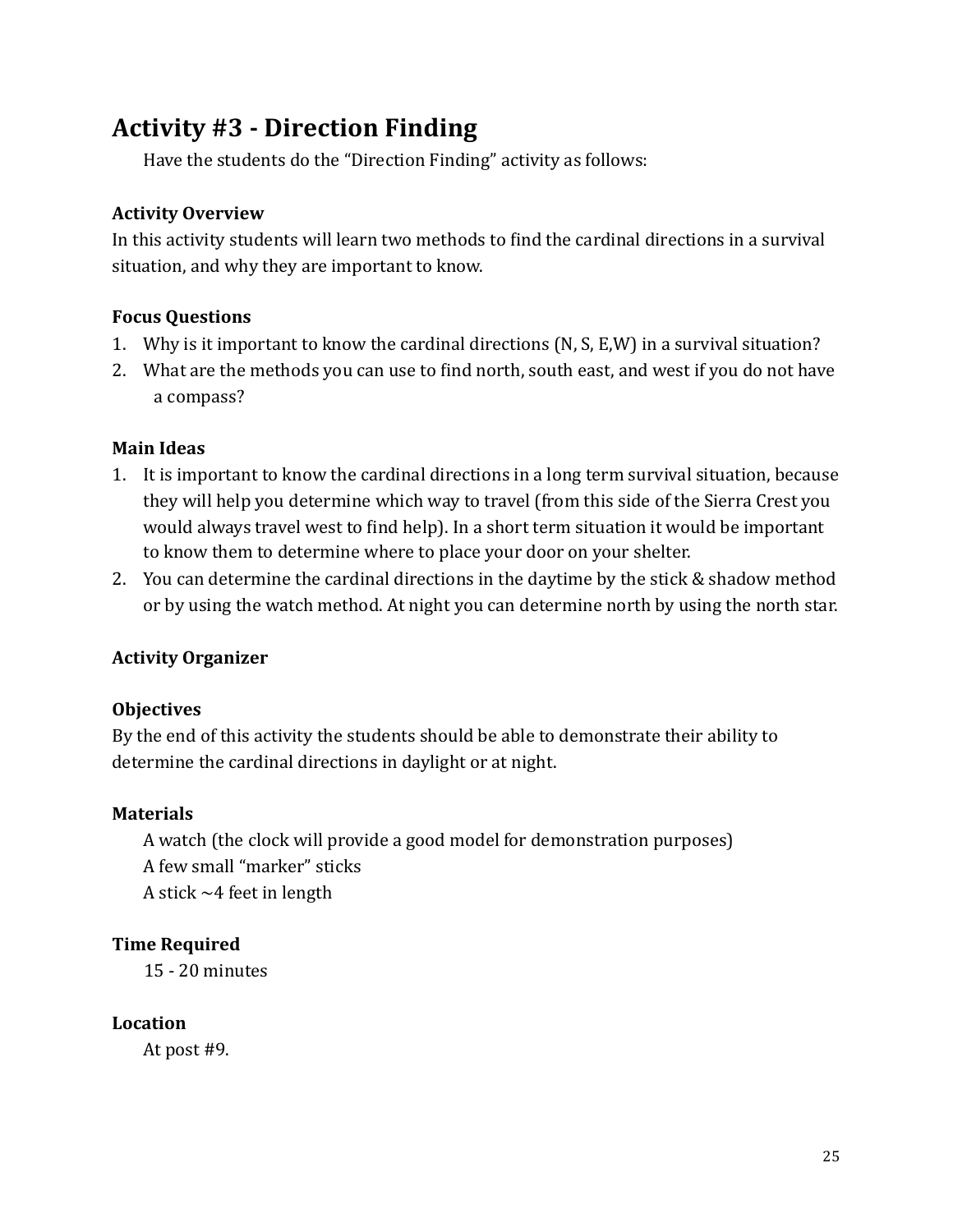#### **What To Do**

- $1<sub>1</sub>$ Using the same four groups you had for fire building, have each group get a pole from the tree where the water cans were and set up the "stick/shadow" method. Mark end of each shadow.
- $2.$ While you are waiting for the shadows to move, get the clock from the box at the base of the pine. Explain and demonstrate how to find directions using a watch (you use the clock to show it, so everyone can see, but explain that they can use their watch to do this in a survival situation.
- 3. Allow enough time (preferably at least 15 minutes) so that the shadows have opportunity for appreciable movement. Then have groups mark the end of the shadows. Draw a line from the first marker stick to the second. This is the west - east line (first marker is west, second is east). Ask students how they could determine the north - south line.
- 4. Explain that direction can be determined at night using the "big dipper". Show them the diagram (Appendix B); again have them explain how knowing where north is would help them find the other cardinal directions.
- 5. Ask why it is important to be able to determine direction. For example, if you were lost / stranded in the Sierra Nevada mountains, which way would be the best direction to go? And why? The answer is West, if you are on this side of the Sierra Crest, as it is towards the central valley (towns, people, and help!).

# **Signaling**

If time permits, in this same general area you can make an SOS (write "BOB" instead) signal. The entire group can work together to spell out "BOB" using branches and logs. The letters should be 15-30 feet long and lain flat on the ground to be easily visible from the air. Because this is just a practice signal we recommend you write "BOB" instead of "SOS" so planes will not mistake your practice sign for an actual distress signal. In a real survival situation you would, of course, be writing the letters S.O.S.

As with all of these activities, make sure you dismantle your sign and spread out the materials, so the next group can have the same challenge.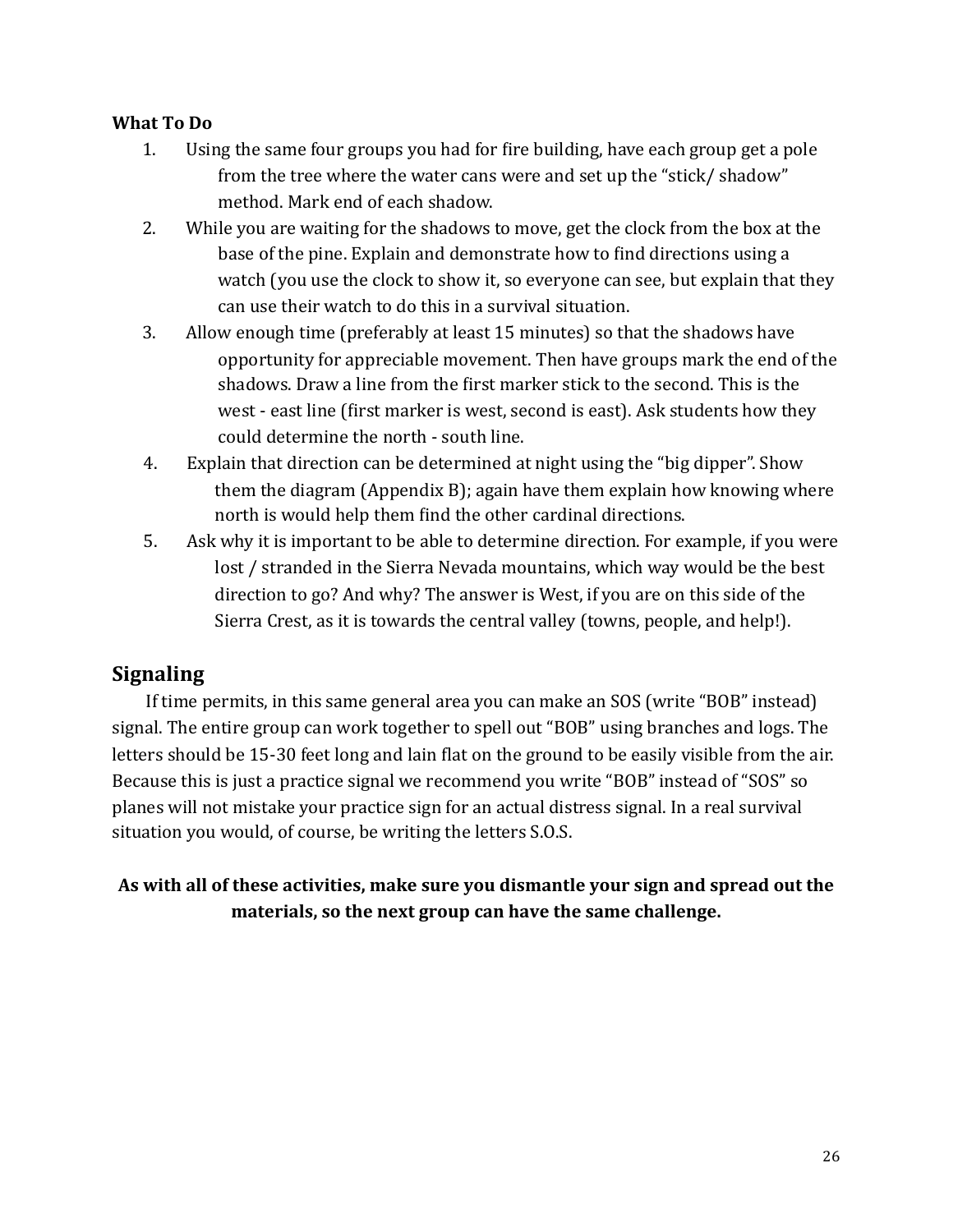# Survival Trail Markers

- 1: A. **Black Oak:** Deciduous tree with several trunks. Acorns in the fall. Leach to rid of tannic acid, makes mush.
	- $B<sub>1</sub>$ **Lichens:** Most lichens are edible. Wolf lichen, found in this area, is not thought to be edible.
	- $\mathsf{C}$ . **Sugar Pine:** Pine nuts, inner bark, and tea made from pine needles
	- $D_{\cdot}$ Ponderosa Pine: Pine nuts (very small).
- 2. A. **Rose bush**: Rose hips (orange-brown fruits, also in late summer, early fall) is in the foreground. (Thorny shrub)
	- Elderberry: Tall shrub in background with purple "grape-like" clusters of fruit in **B.** season (late summer).
	- **Thimbleberry:** On the ground to the left of the rose and elderberry. Large leaves,  $C_{\cdot}$ berries ripe in late summer.
- 3. A. Blackberry: Dense vines with black berries and sharp thorns on it. Fruit in late summer, early fall.
	- Gooseberry: Lower thorny shrub with red, thorny berries. Ripe in late summer. **B.**
	- Wild strawberries: Very low, ground-hugging small strawberry plant. Single small  $C_{\cdot}$ berry on each plant.
- 4. A. **Bracken Fern:** Ferns edible in early spring when in the "fiddlehead" stage, but not when the fronds have opened up and are bearing spores. Poisonous at that time. Recent research has established that bracken is carcinogenic to humans. It is included because of its long history of human consumption worldwide.
	- B. Chinquapin: Nuts contained in spiny burrs. Sweet raw or cooked.
	- C. Wild roses: Very small roses at base of chinguapin. Same nutritional value as larger roses, but on smaller scale.
- 5. A. Cattail: Marshy plant with tall main stem and long parallel veined leaves. Underground rhizomes, young stems, pollen, flower head, new shoots, heart (where rhizome connects to main stem) all edible, usually cooked.
	- B. Currant: Woody shrub with purplish berries. High in vitamin C, phosphorus and iron. Ripe in late summer.
- 6. A. Horsetails: Look like tall green segmented drinking straws. Useful as sand-paper due to high silica content, not edible, but useful working with wood.
- 7. Log Crossing: Optional to cross the log or walk down to the creek and cross there. Be careful to only have one person at a time cross the log. (No one crosses wet log!)
- 8. Shelter Building: View the model, discuss requirements, have teams construct their own shelters. Be sure they dismantle shelters when done. Work carefully.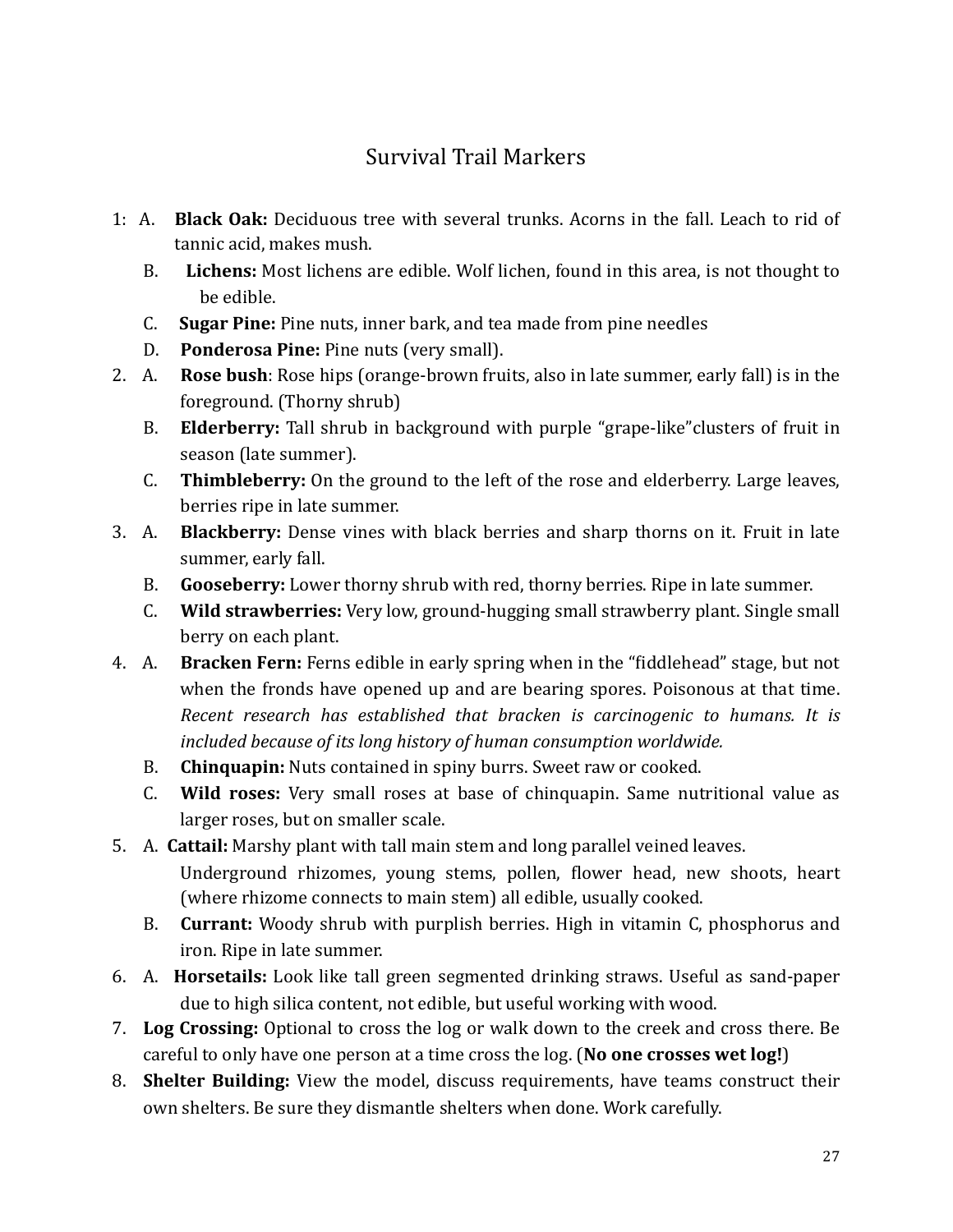9. Fire Building: Be sure to build the fires on bare ground in the designated pits, and put them out completely before leaving (use the water cans and water from the creek). Direction Finding: use the poles (stick/shadow method), clock (hour hand and the sun method), and the Big Dipper Chart provided.

Distress Signaling: Use downed branches, etc. in the immediate area to construct the signal markers



# **Survival Map**